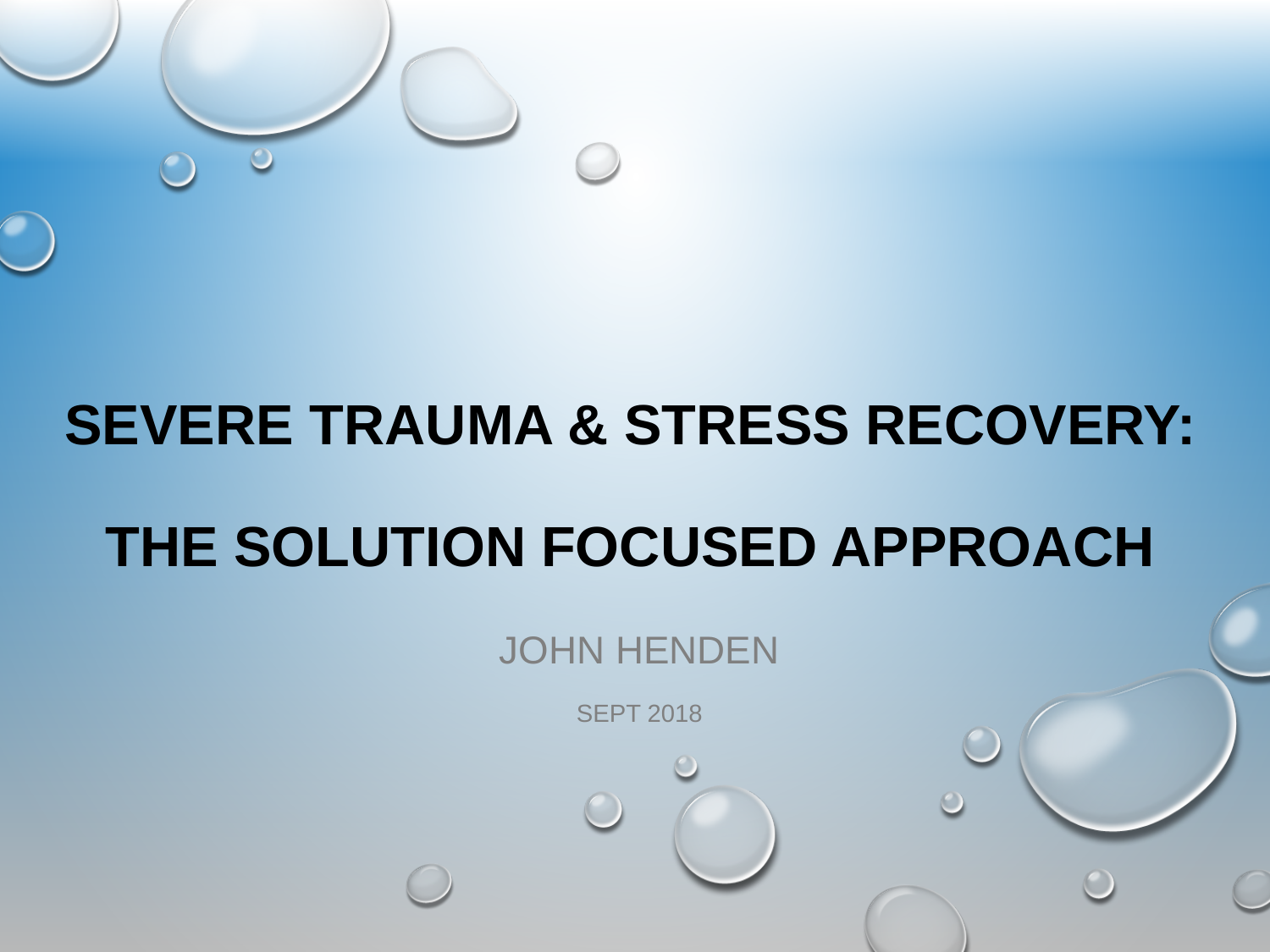## **Workshop aims**

The purpose of this workshop is to provide attendees with:

- A greater understanding of this important area of work
- Increased confidence in working with this group of service users
- An appreciation of the importance for service users to move through the 3 transitional stages of survival
- A range of tools and techniques for working with trauma and/or stress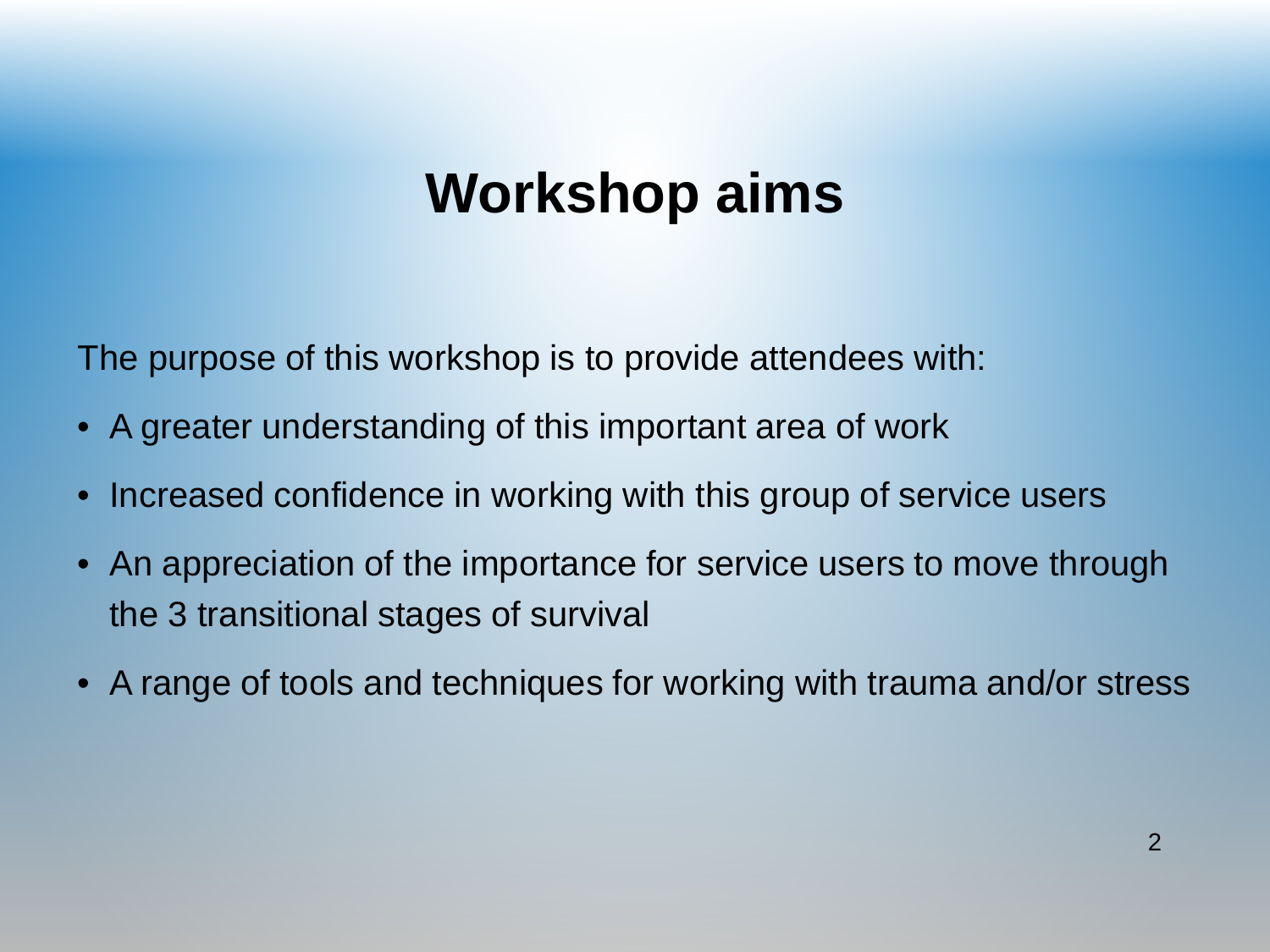### **Intended learning outcomes/ workshop objectives**

At the end of the workshop, attendees will be able to:

- Demonstrate an increased understanding of severe trauma and/or stress
- Describe the characteristics of the 'victimhood', 'survivor hood' and 'living life to the full
- Describe the basic SBFT tools & techniques used with this group of service users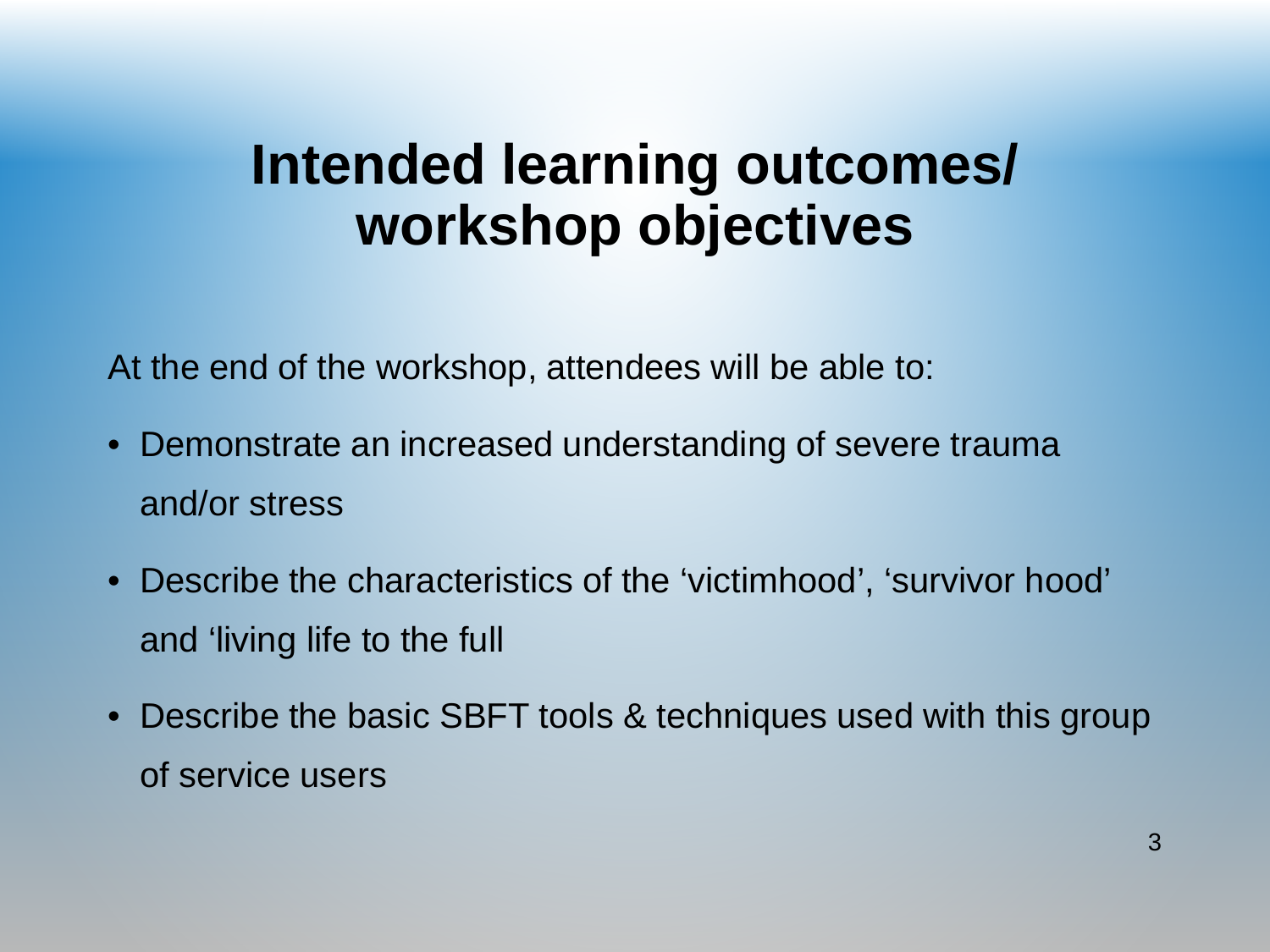### **Intended learning outcomes/ workshop objectives***, continued*

- Use a variety of specialised tools and techniques for helping survivors move further towards their thriving self
- List the main points service users have made about how best workers can be helpful
- Name the pitfalls when working with severe trauma and/or stress survivors
- Highlight the most helpful and useful questions to ask survivors
- Feel more confident in their work with a wide range of service users who have experienced severe trauma and/or stress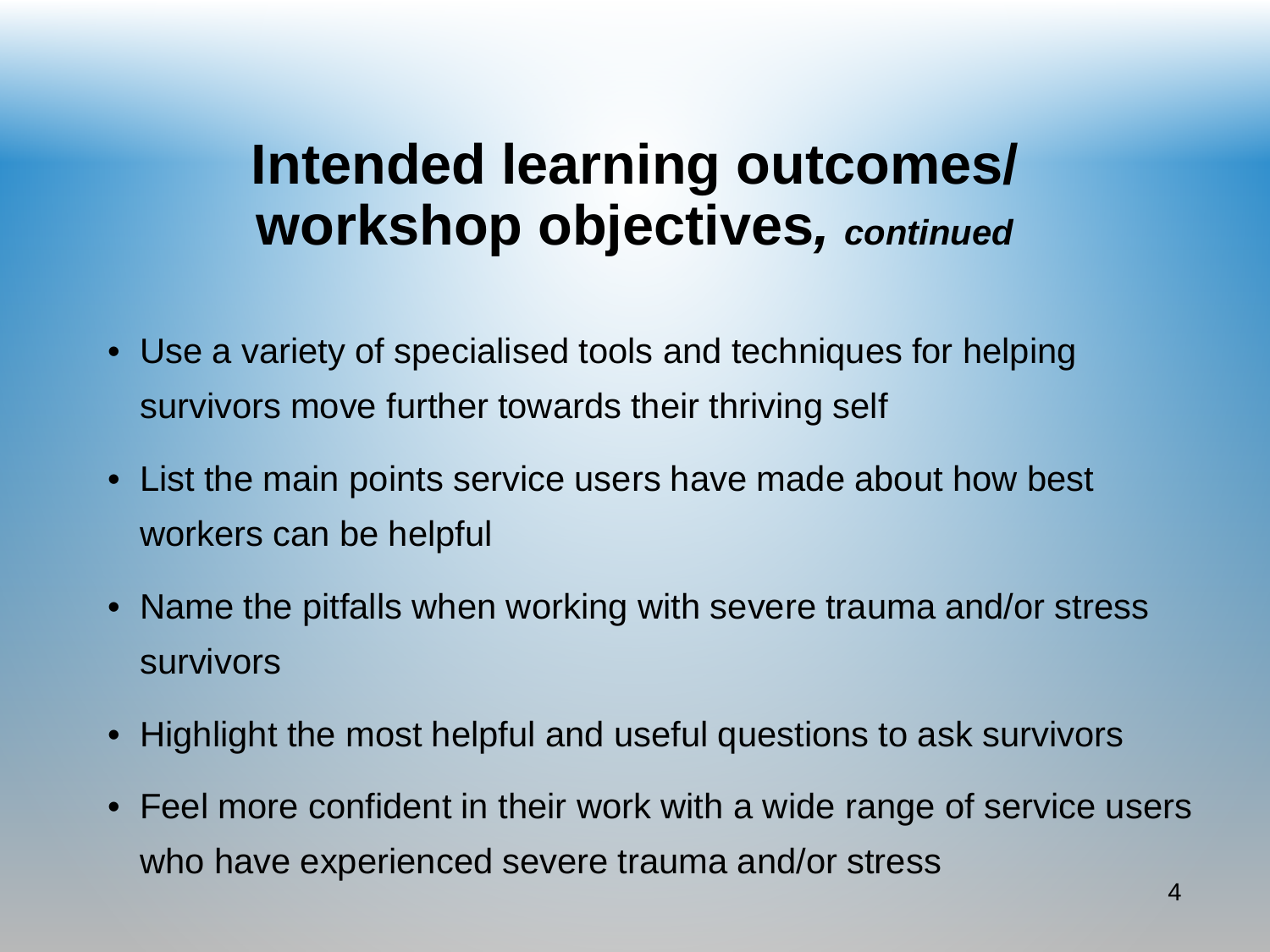### **Some fundamental principles, assumptions & beliefs of solution focused working**

- The helper-helpee relationship is paramount
- Generally, people are good at constructing solutions to most of the problems of daily living o "If it ain't broke, don't fix it" o "If it works, do more of it"
- When people get stuck, it is usually because they are continuing to do what does not work. "So, do something different….."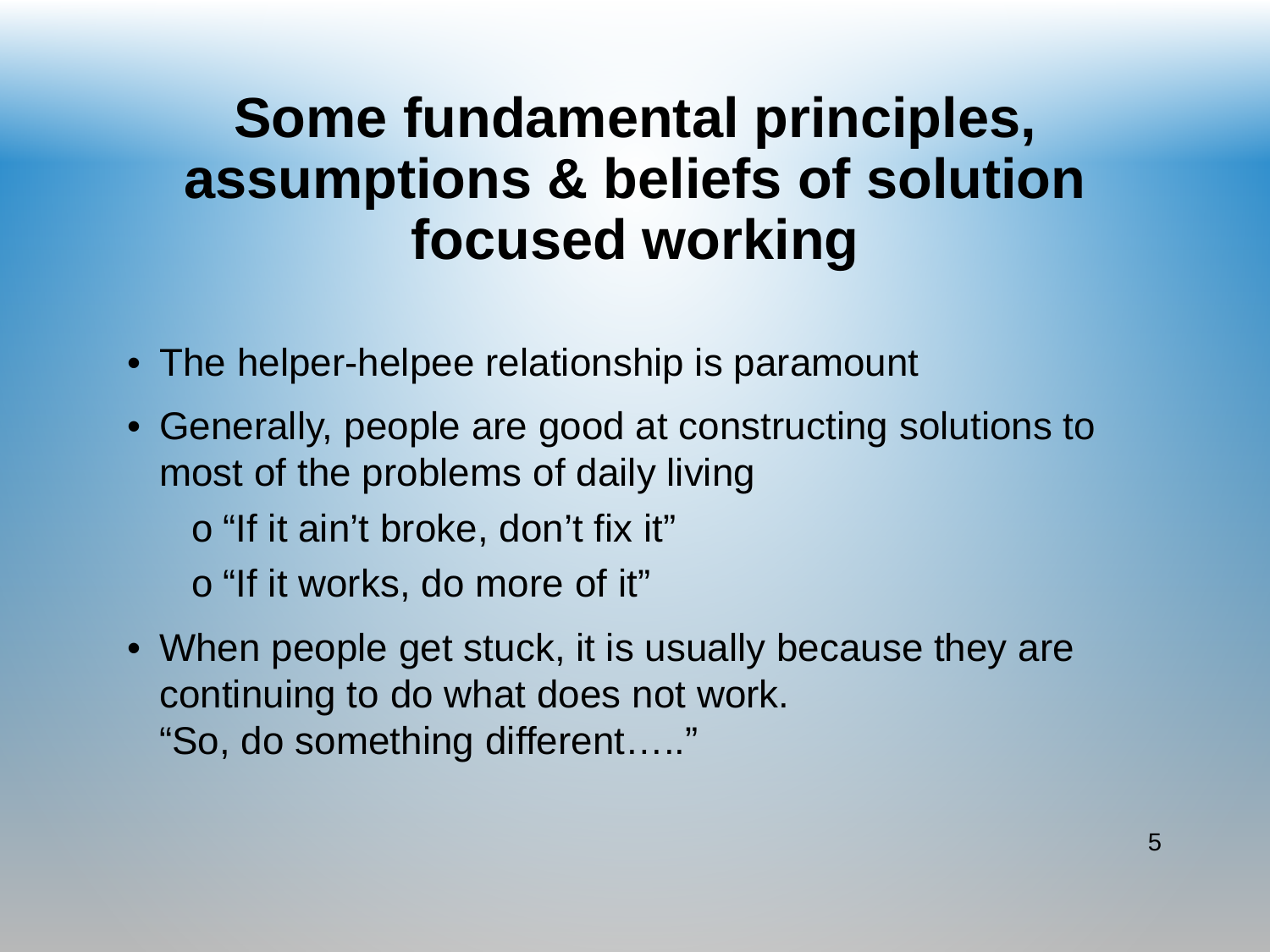# **Some fundamental principles, assumptions & beliefs of solution focused working, CONTINUED**

- Change is happening all the time
- There is no one "right way" of looking at things
- One small change in a person's life can be amplified and can lead on to other changes being made
- No "problem" happens all the time. It is usually very helpful to find out exceptions to it or when it is less of a problem
- It is important to stay solution focused and not solution forced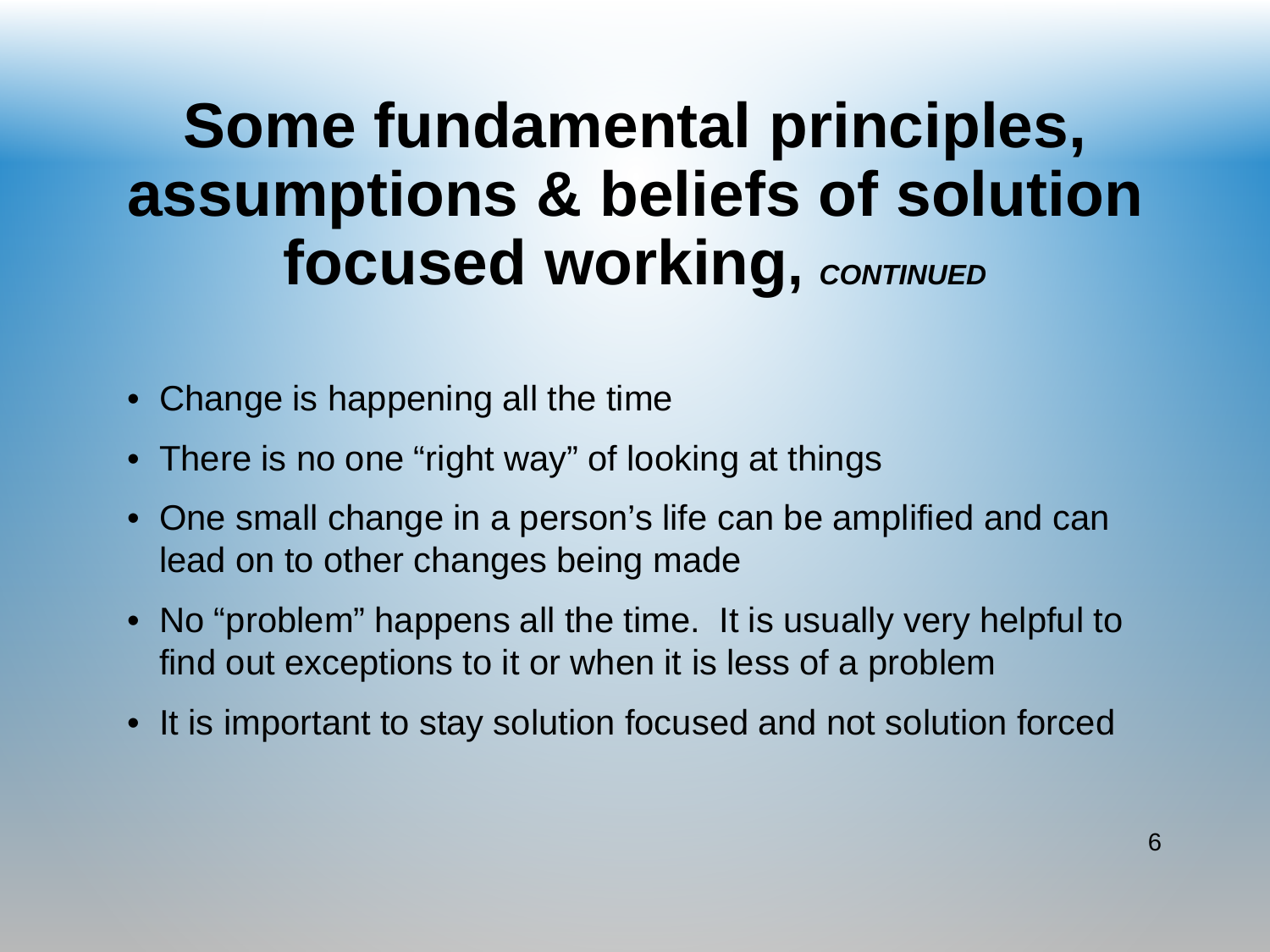## **Exercise (in 5s)**

Create a composite list of:

- Sounds
- Sights
- Smells
- Tastes
- Bodily sensations
- Fears & anxieties

(These may act as triggers for flashbacks; the content of intrusive thoughts in the future)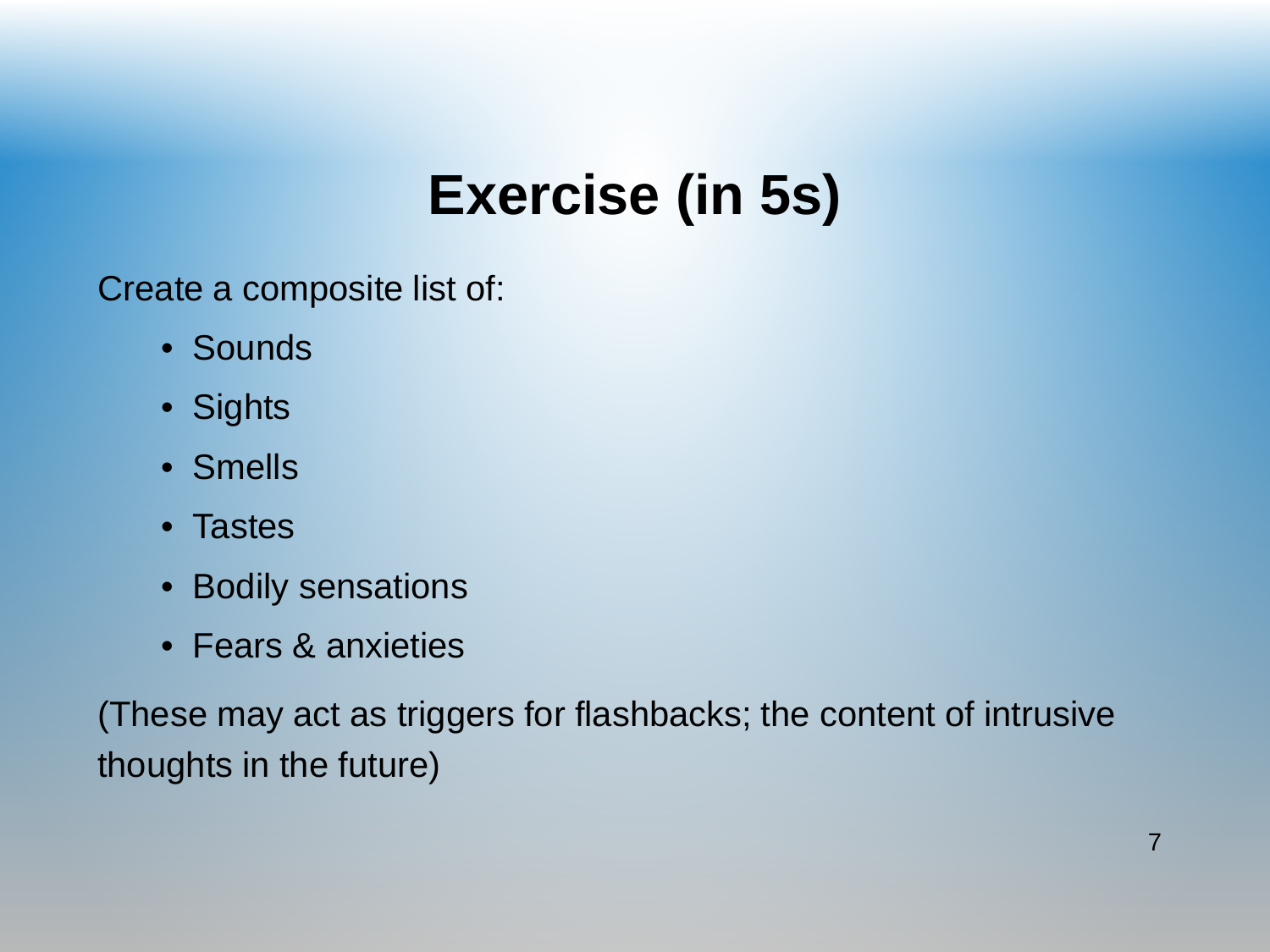### **Formula first session task**

(adapted for severe trauma survivors)

*Important to slow down pace of speech and lower voice tone, before delivery*

"Between now and when we meet, I would like you to notice what you have done/are doing already to put the memory of this incident away safely/make sense of it. Can you do this for me?"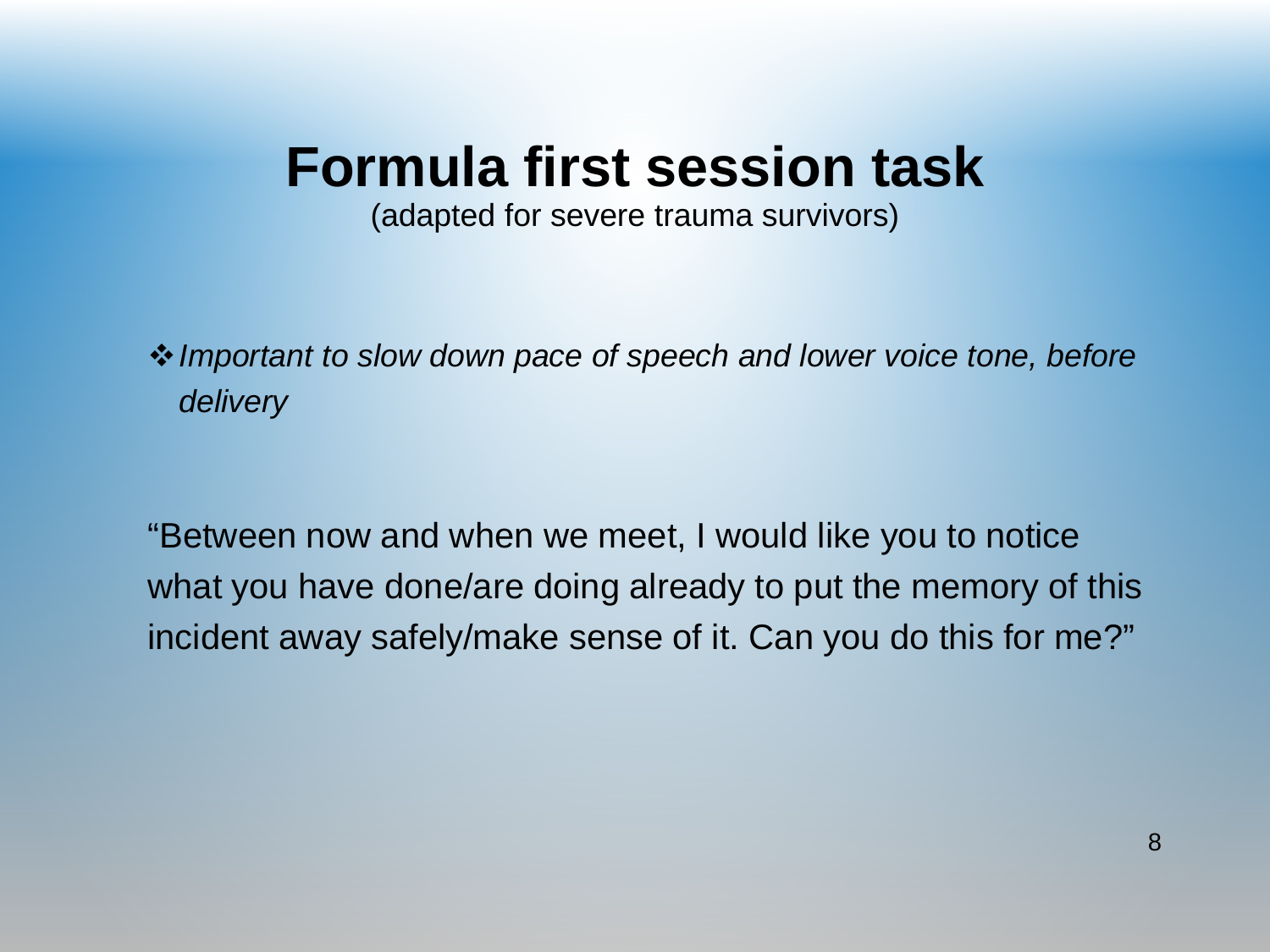## **Purpose of FFST:**

- Shifts the context from a problem focus to a solution orientation
- Helps the work go more smoothly
- Helps client achieve goals more quickly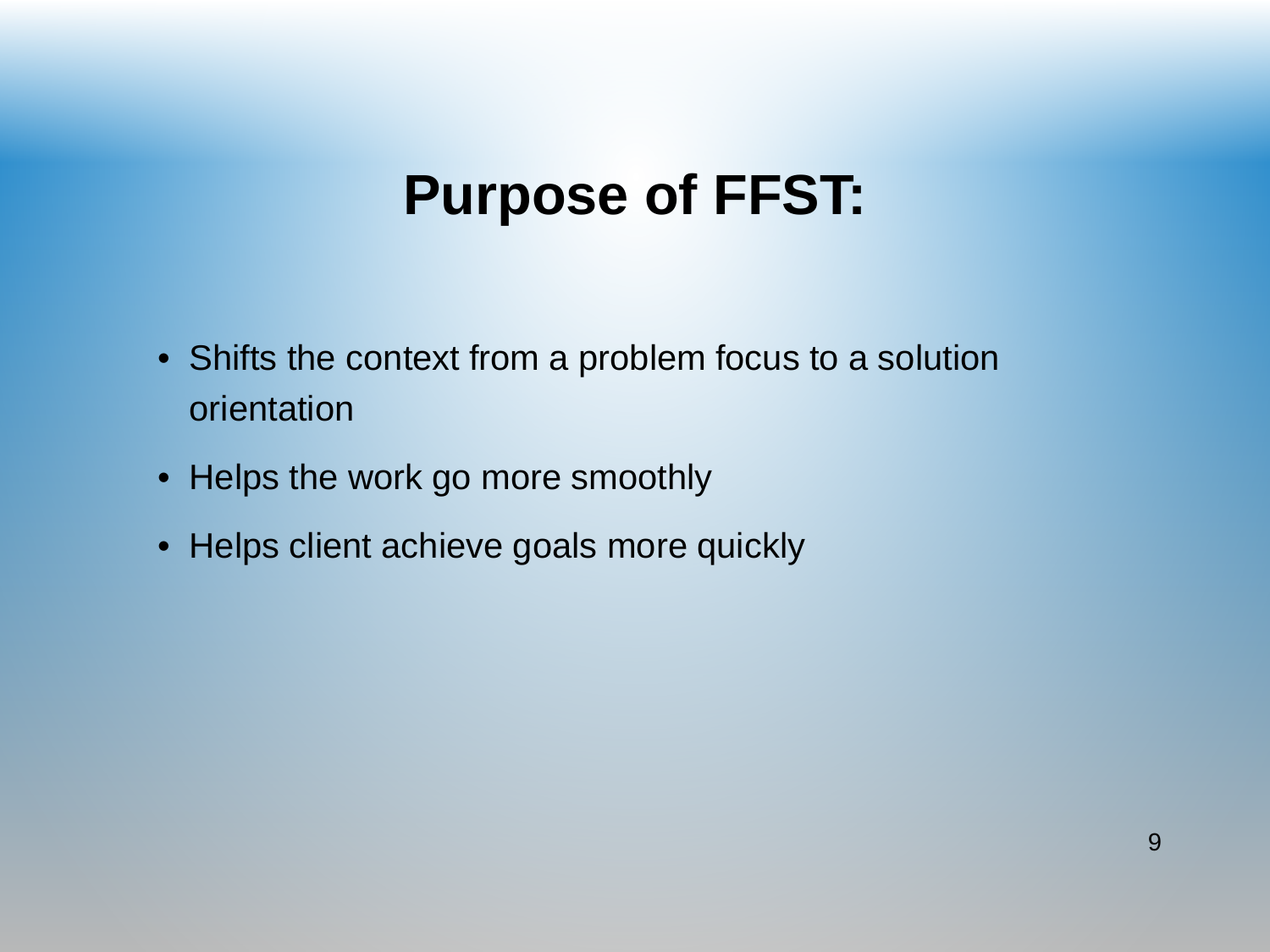### **Exercise** (in 5s)

What we have found useful in our 1:1 work with survivors of severe trauma and stress.

In terms of naming the issues, protecting confidentiality, what you said or did that was helpful, making it safe, etc.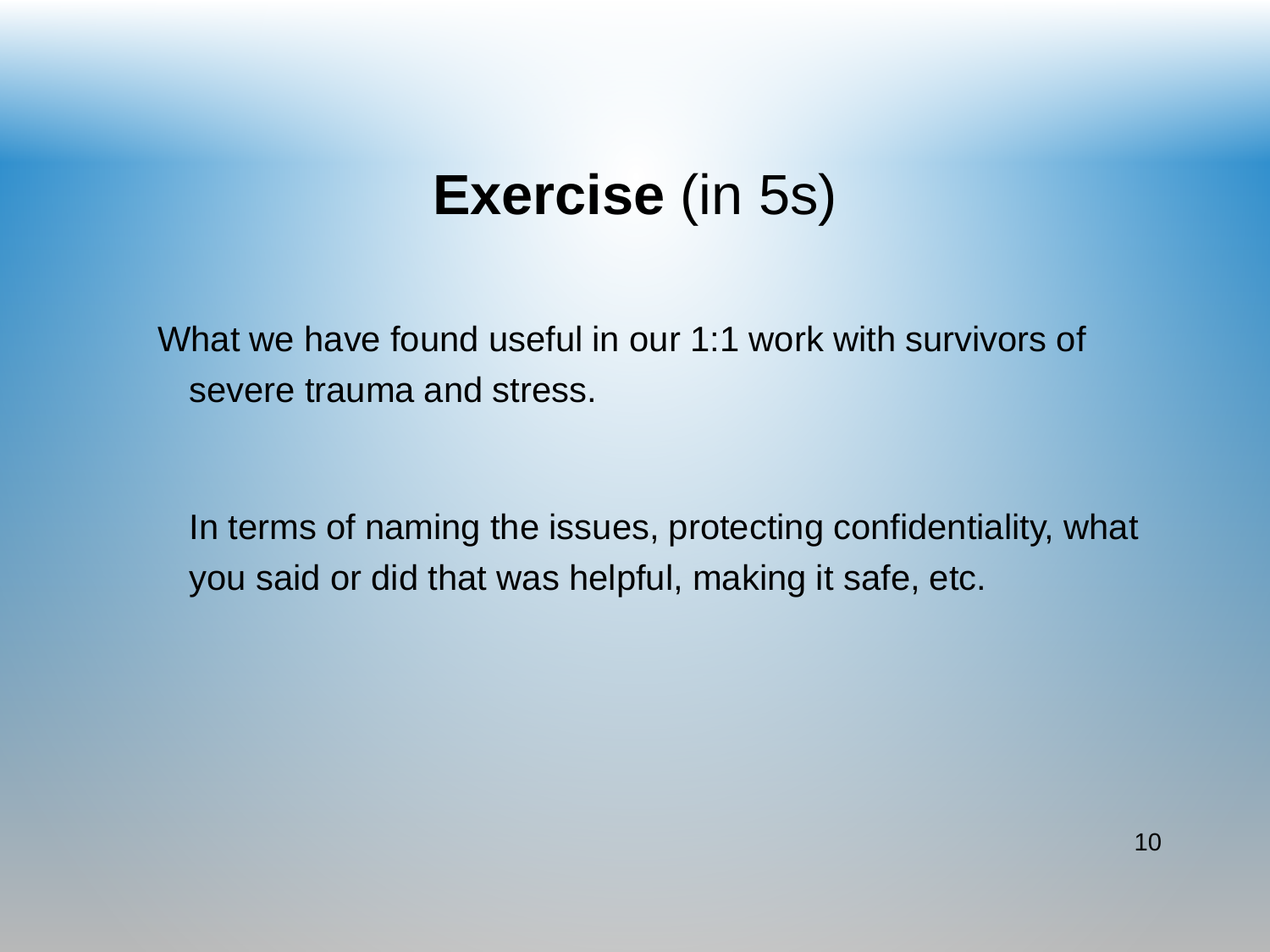### **The 6 main areas of concern**

- 1. Triggers
- 2. Flashbacks
- 3. Unwelcome (unwanted or intrusive) thoughts
- 4. 'The lows'
- 5. Sleep disturbance
- 6. Living life to the full (thriving)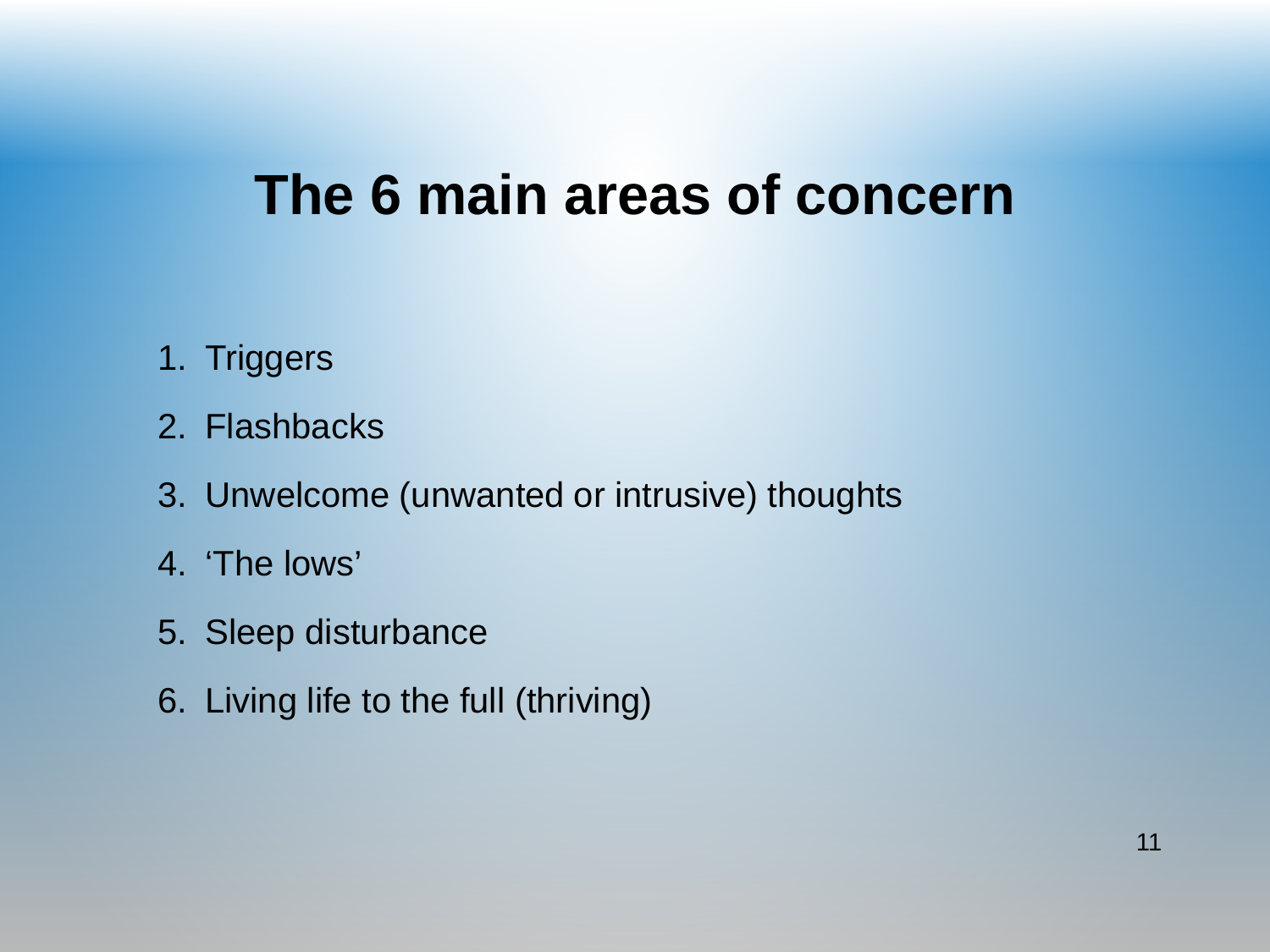### **Techniques for triggers**

The most effective technique:

"That was then, this is *now!!...*"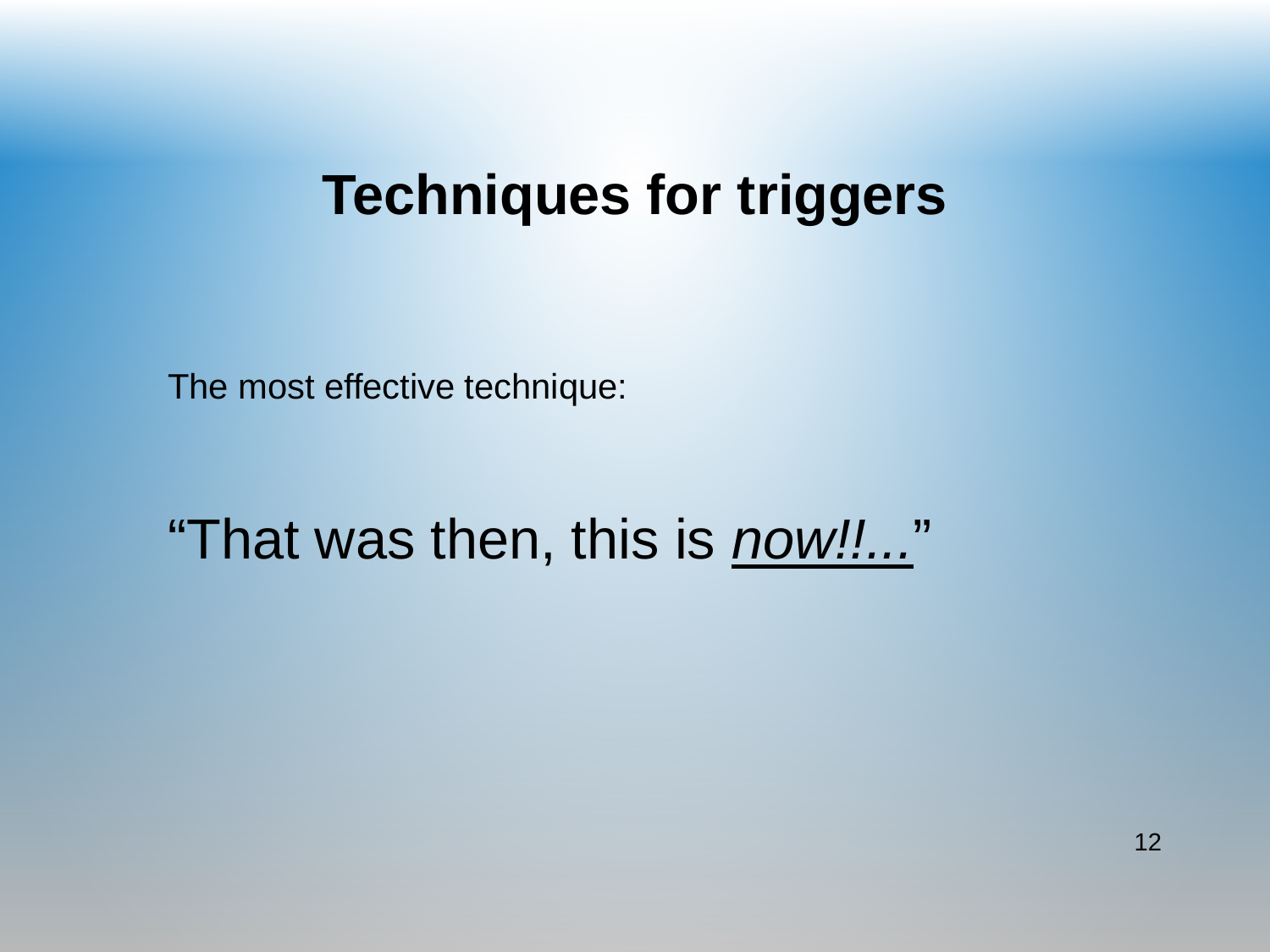## **Diaphragmatic (7/11) breathing**

- Very simple, yet very powerful technique
- Easy to learn and apply
- Good for gaining control over panic attacks
- Teach it in the session and give it as homework, to practise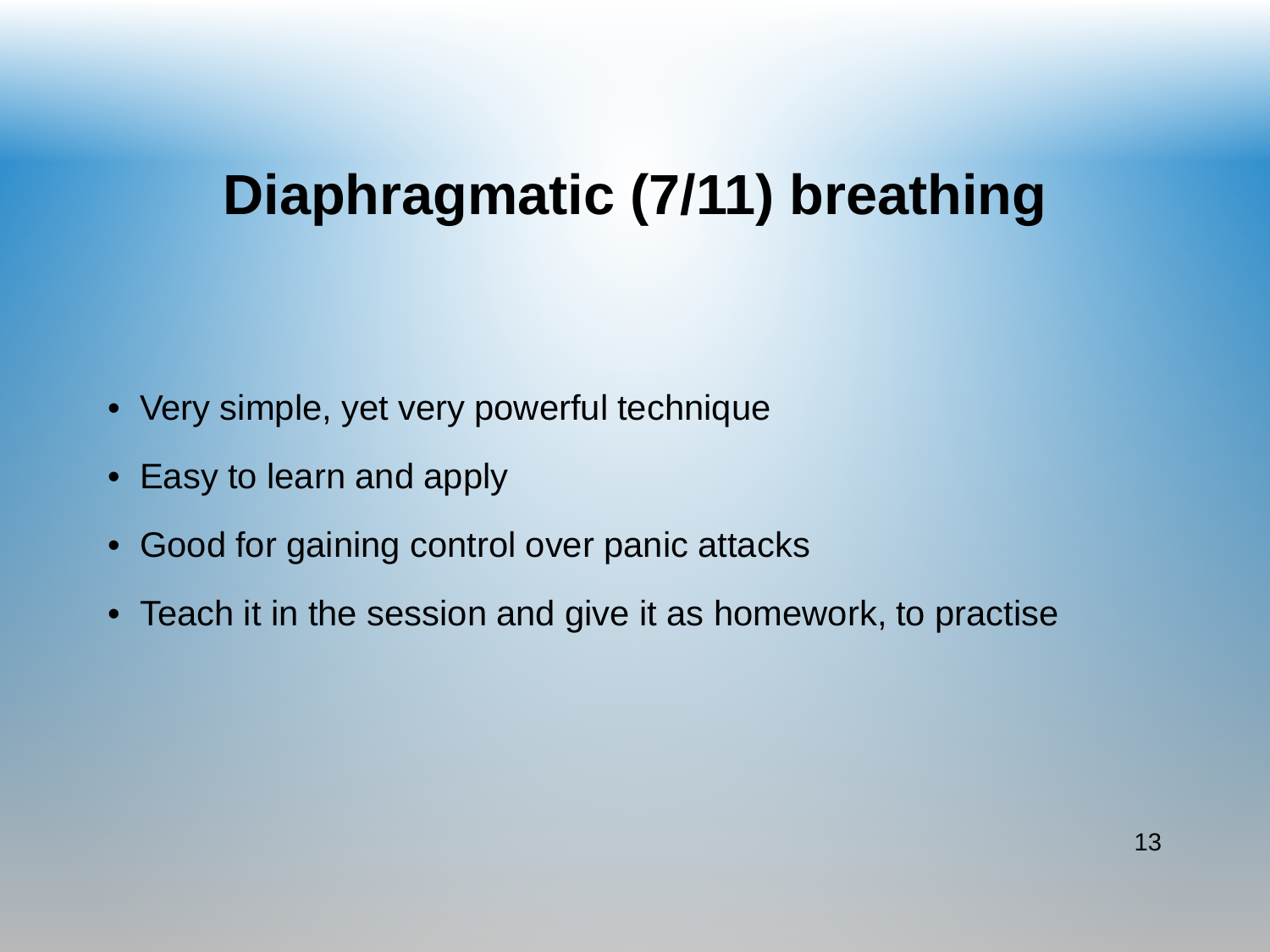### **Techniques for flashbacks**

1. Dual awareness

2. Purposely, bring on a pleasant flashback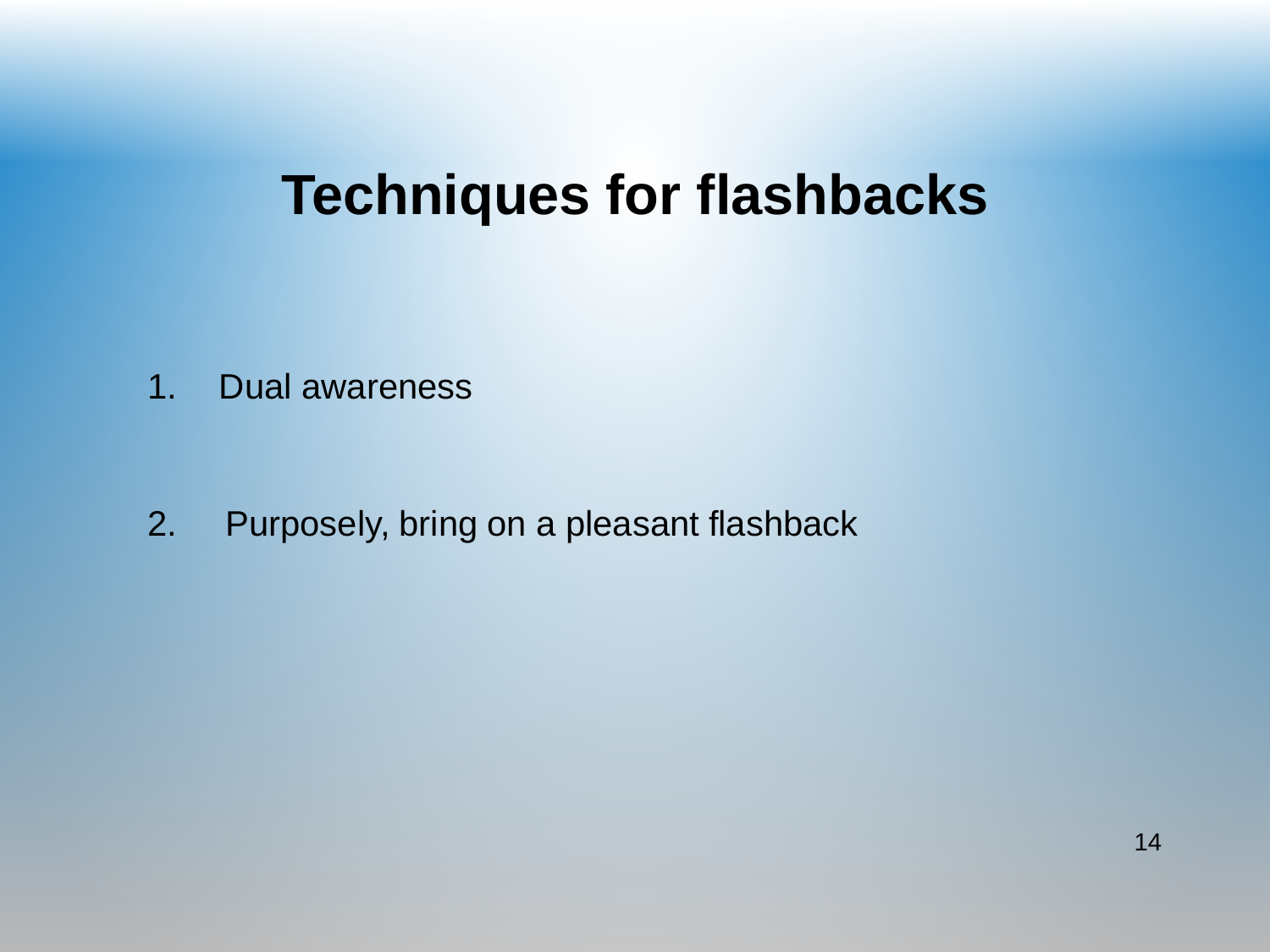# **The 3 stages of recovery:**

(With full acknowledgement to Yvonne Dolan)

- 1. VICTIM
- 2. SURVIVOR
- 3. THRIVER (Living life to the Full)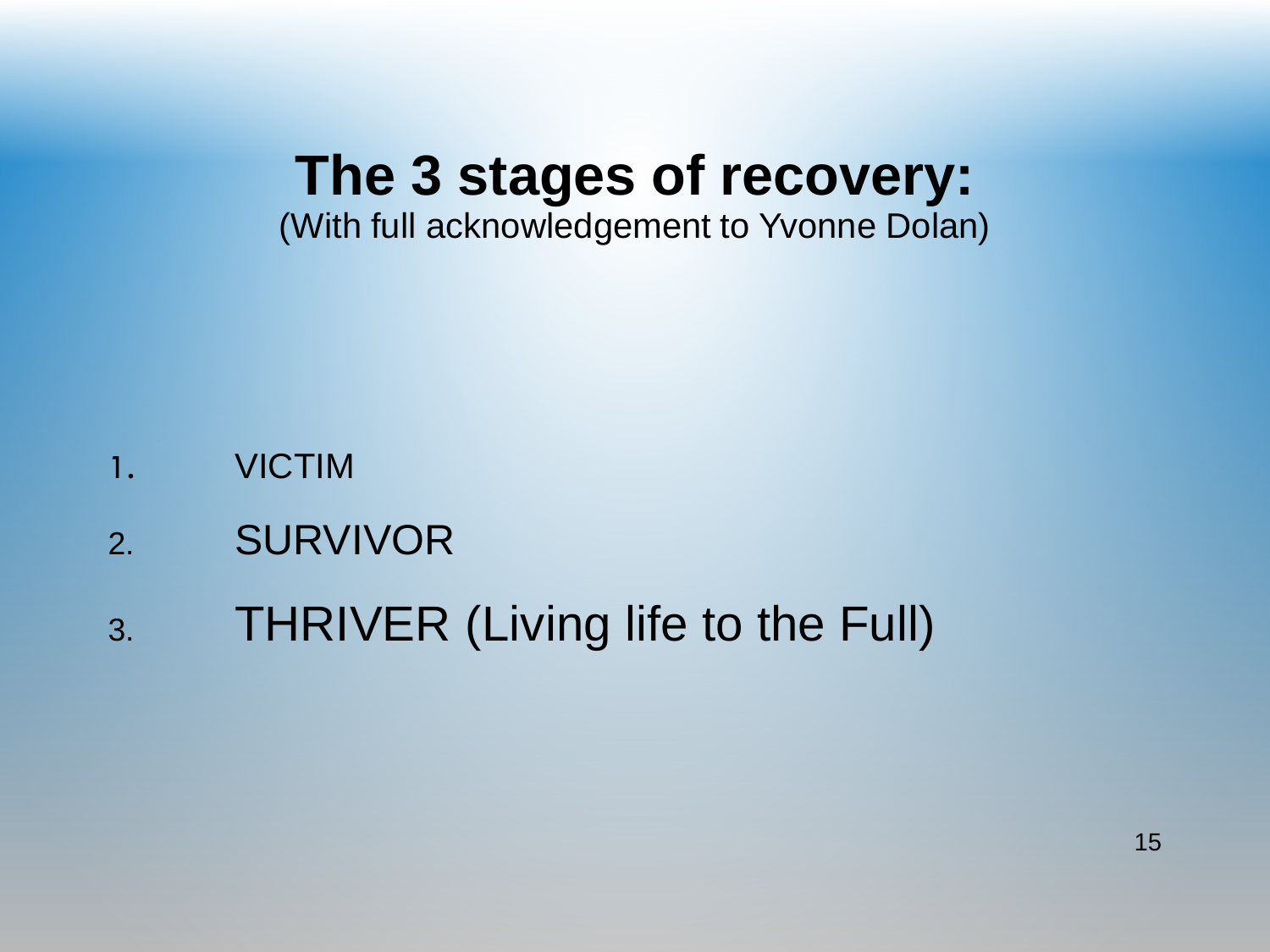### Presuppositional language

The use of presuppositional language as a use of indirect communication was one of Milton Erickson's major innovations.

Presuppositions are ways of talking that presume something without stating it directly: they are "implicit, unconscious suggestions."

Counsellors and therapists can use presuppositions to introduce change notions and expectations during the counselling or therapy session.

Some useful examples of pre-suppositional language are as follows: "Which problem do you want to solve first, a or b?" "When you have got through this time of difficulty, what other changes will you make in your life?"

"Tell me about a time when the problem was less of a problem."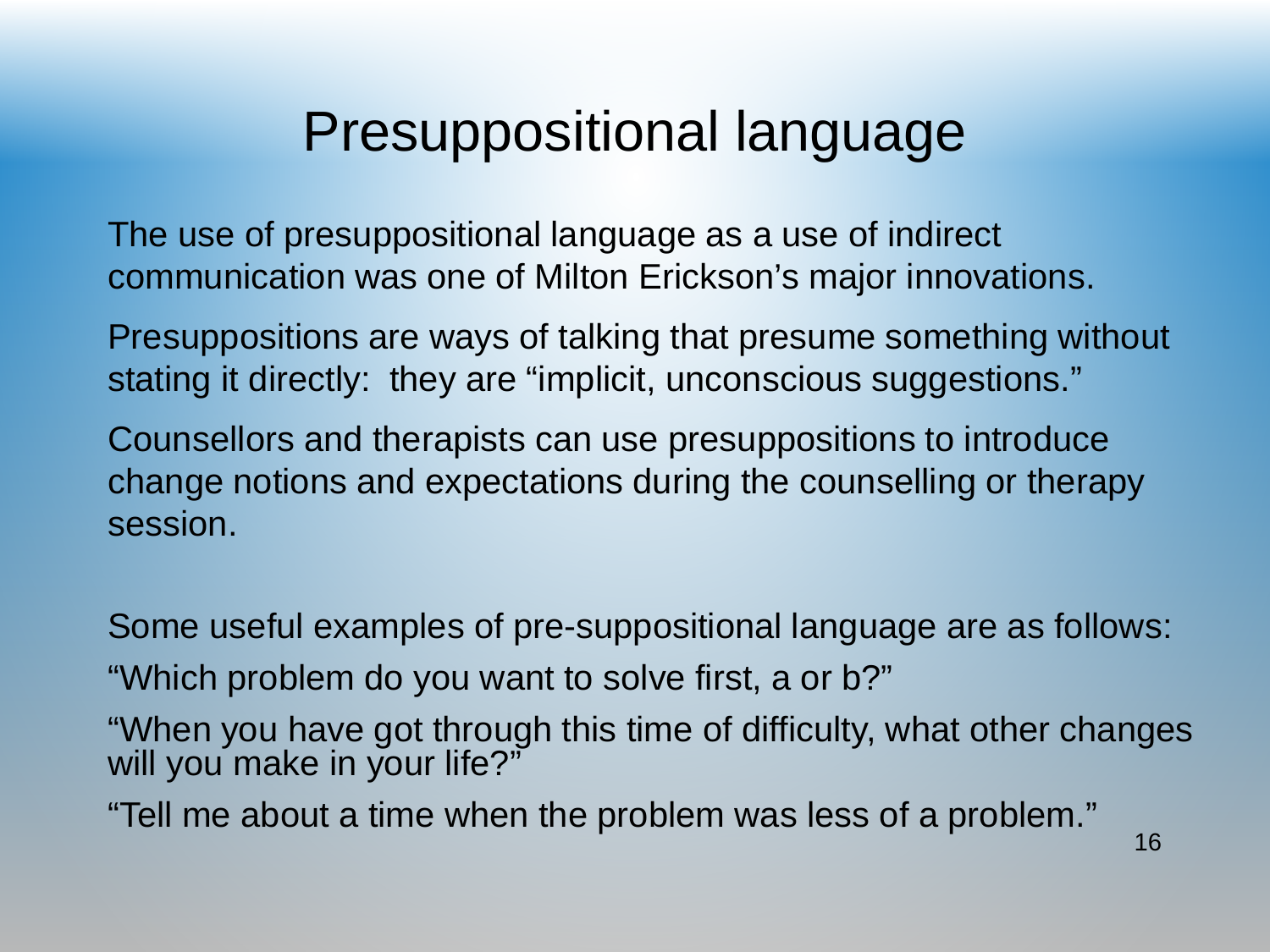### Presuppositional language, *continued*

- "When you have had similar difficulties in the past, what strategy/ies did you use to solve them?"
- T: "Tell me about a time when things were better."
- C: "There have been none."
- T: "So, you can't remember a time right now."
- "Who will be the first to notice when you've cut back on your drinking?"
- "When you are attending school on a more regular basis, what will be the main reasons for doing so?"
- "How have you coped with things being worse?"
- "When things are better again, how might you have got that to happen?"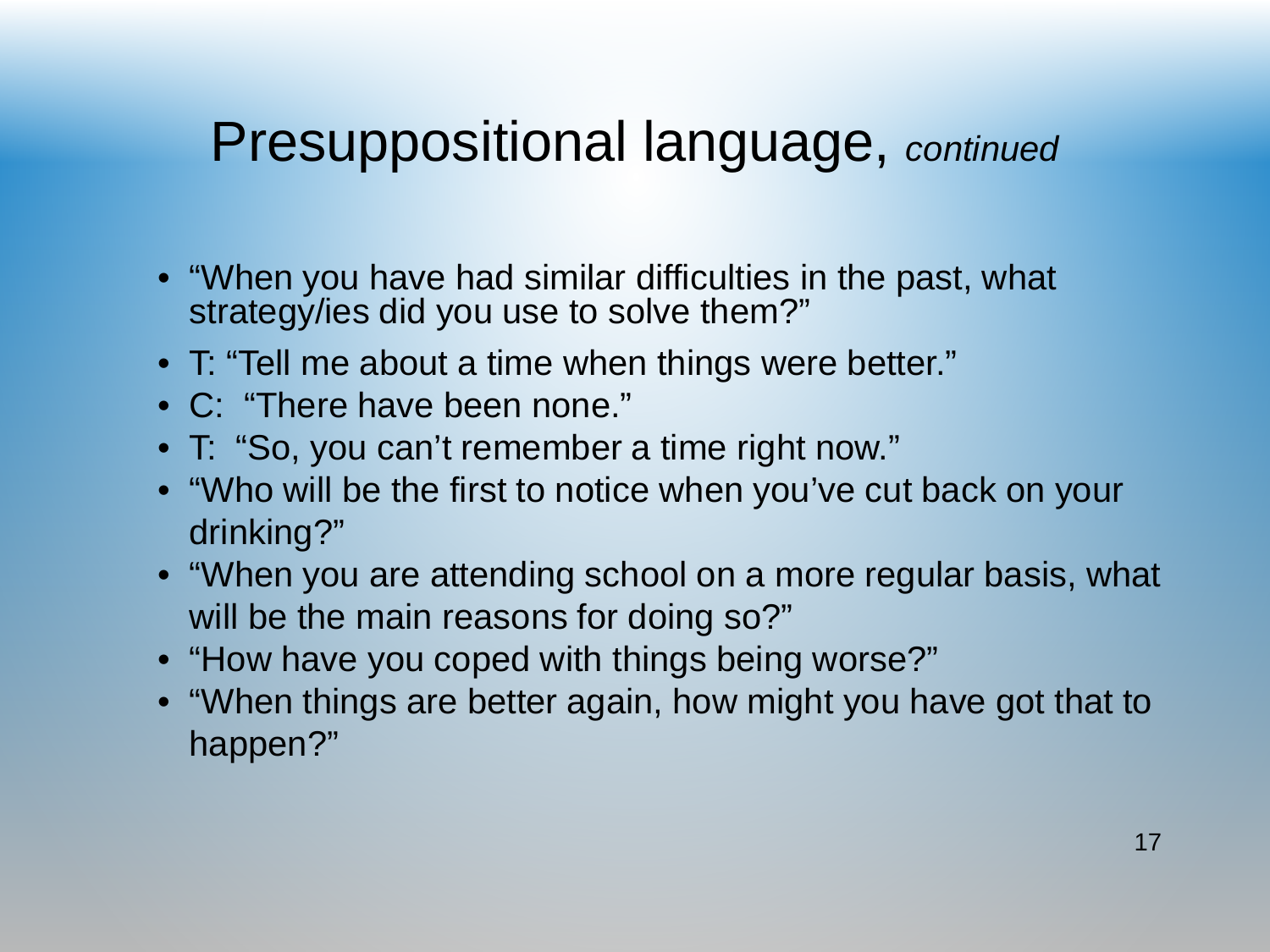## **The (most important) Thriver Stage**

- Principle focus of client
- Meaning & purpose; direction in life
- Visualisation is important (eg Letter from the future)
- More freedom than at earlier stages
- Real future possibilities & dreams can be explored
- Allows more compelling presents to be experienced
- Enjoy life to the full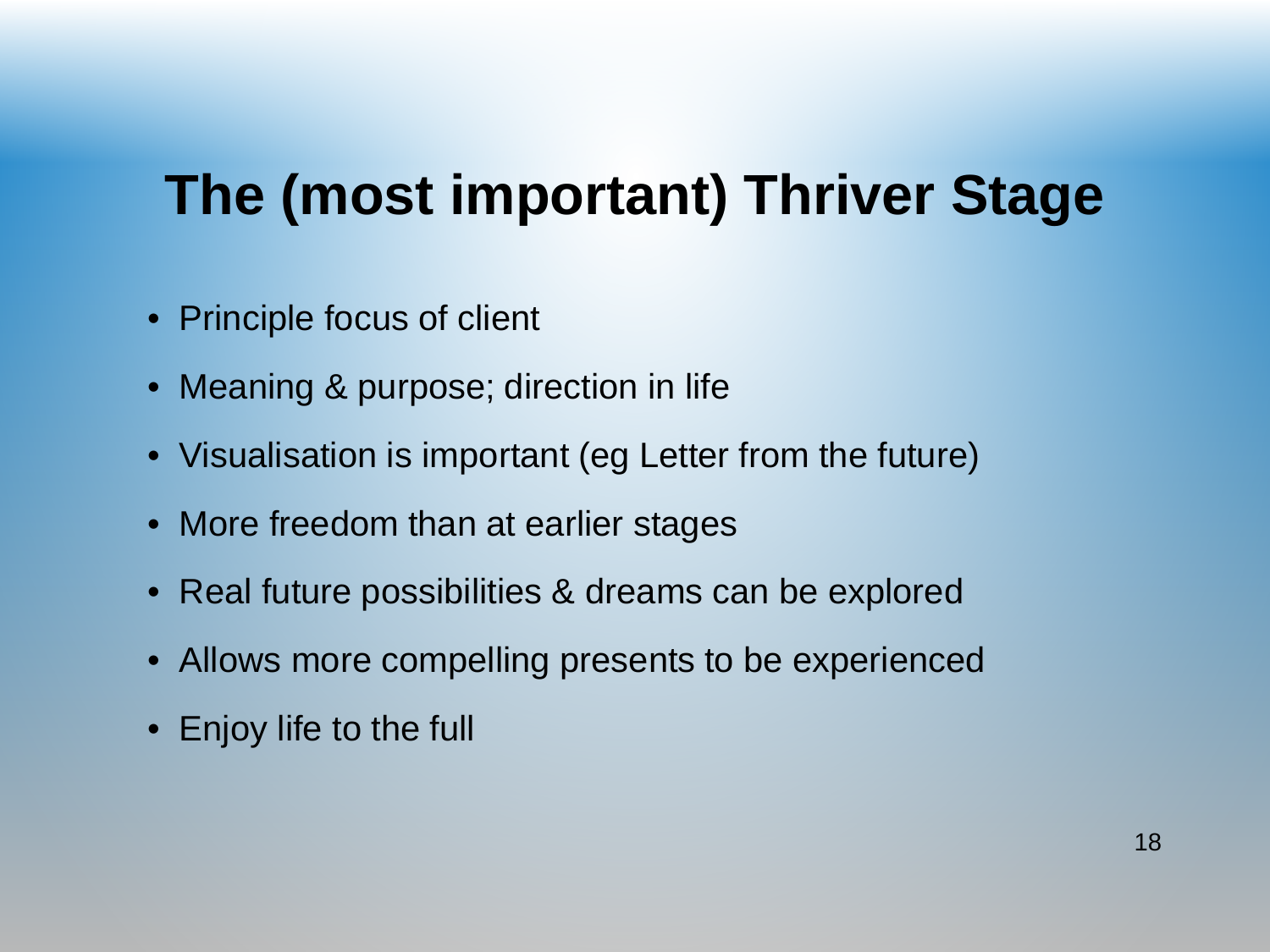### **Handouts:**

- 1. The letter from the future
- 2. How to use the letter from the future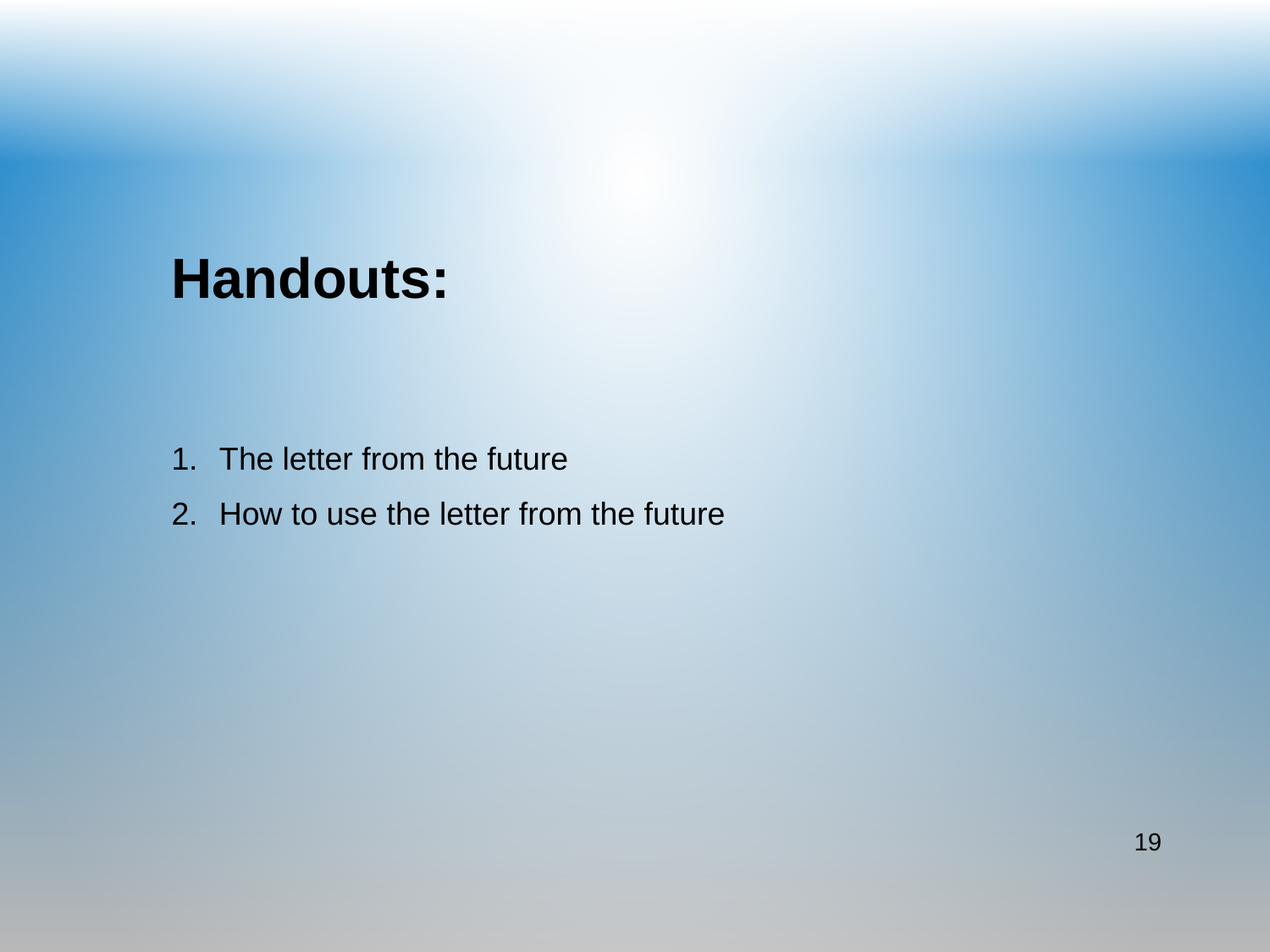## **Unwelcome (intrusive) thoughts**

• Tackle the guilt trip

Survivor guilt is a common feature:

"It was all my fault…"

"If only…"

"I feel so guilty, because he died and I survived"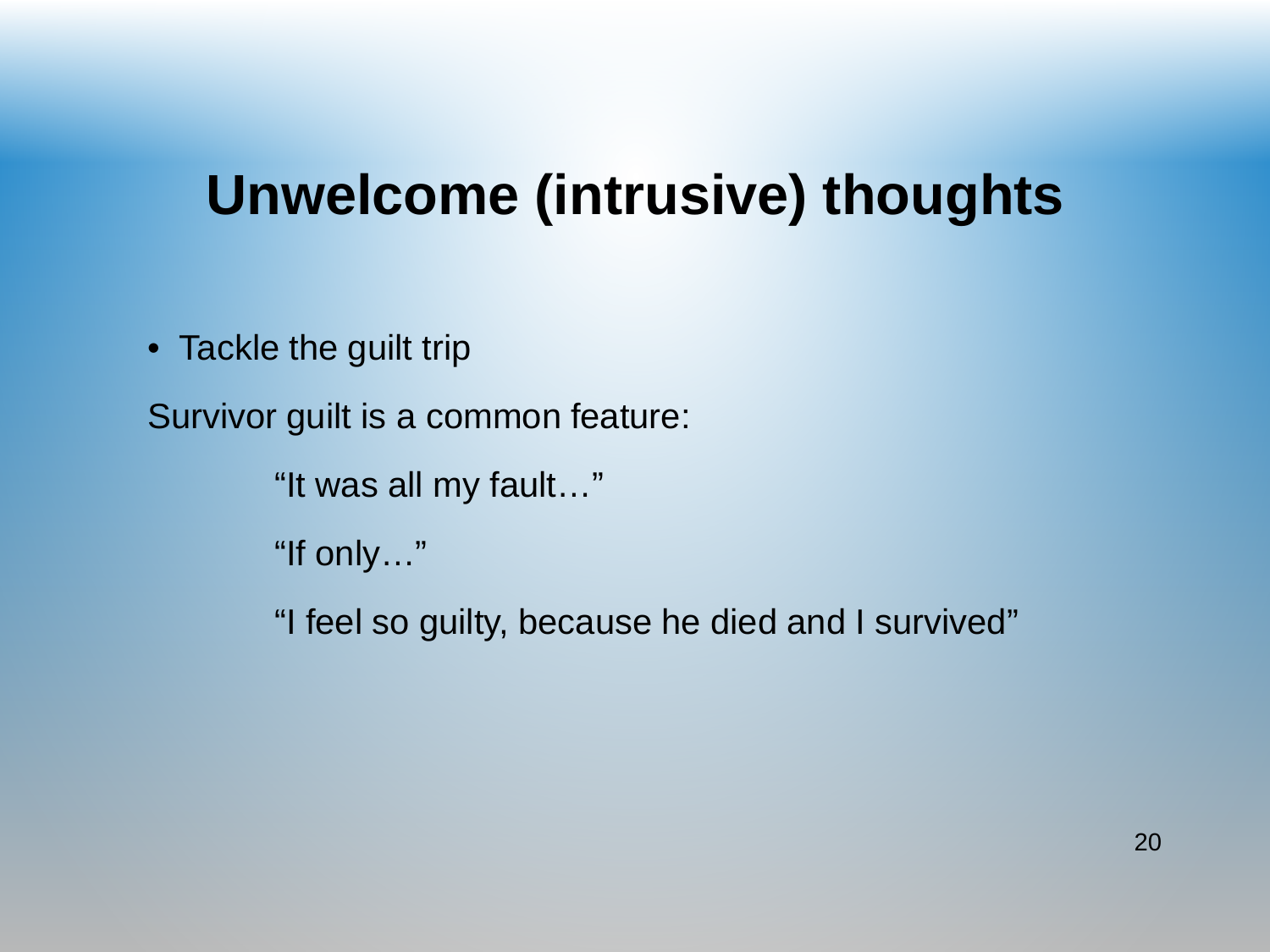There are 2 strategies:

- 1) "It was not your fault…"
	- reality check

2) "You are not wholly to blame"

- %ages exercise:

- get a realistic %age of blame
- 'guilt shared, is more than halved'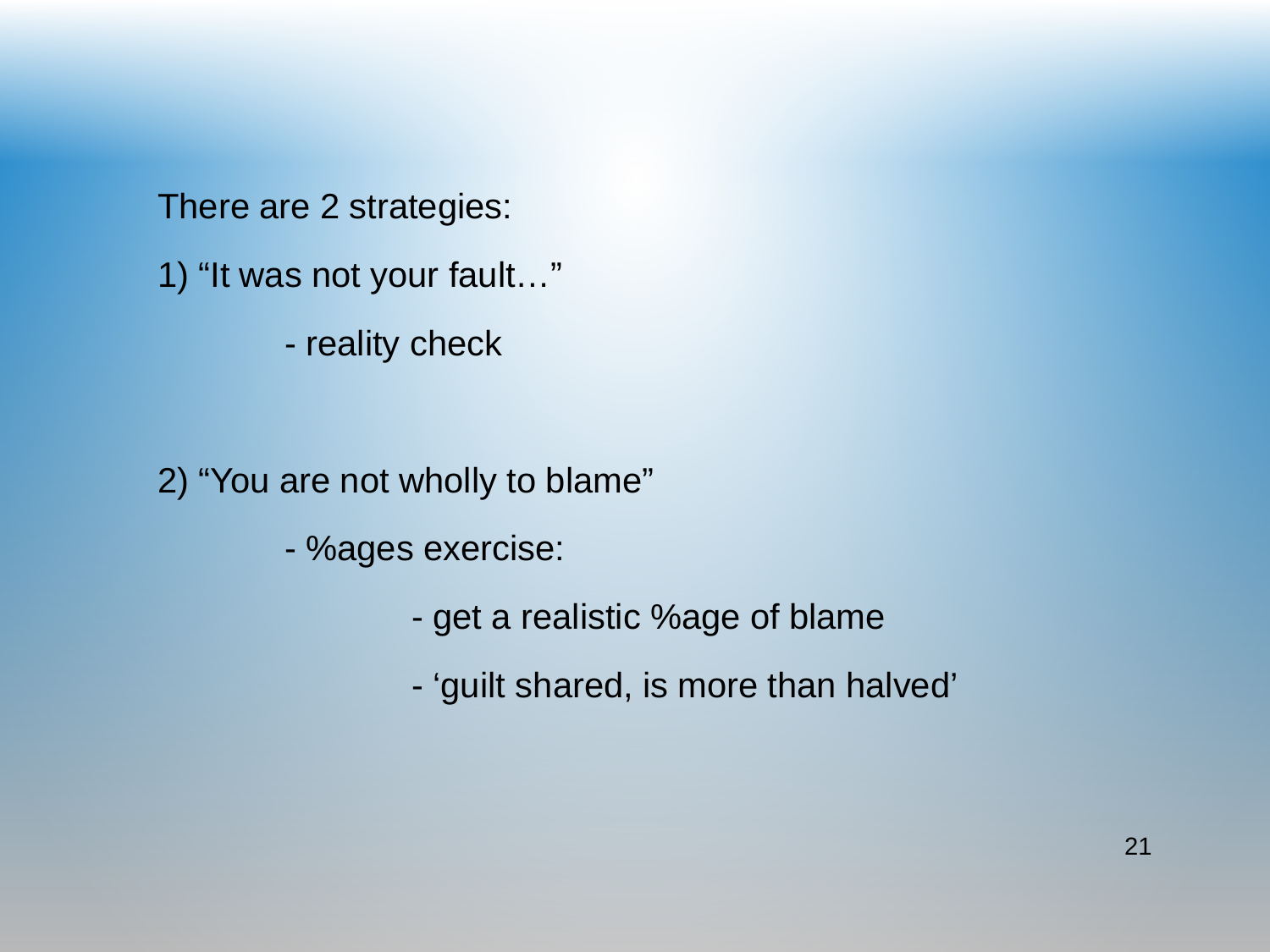### **"Park it …and move on"**

- Powerful technique: acknowledges fully, without attempting to bury in any way

- Metaphor of parked car in layby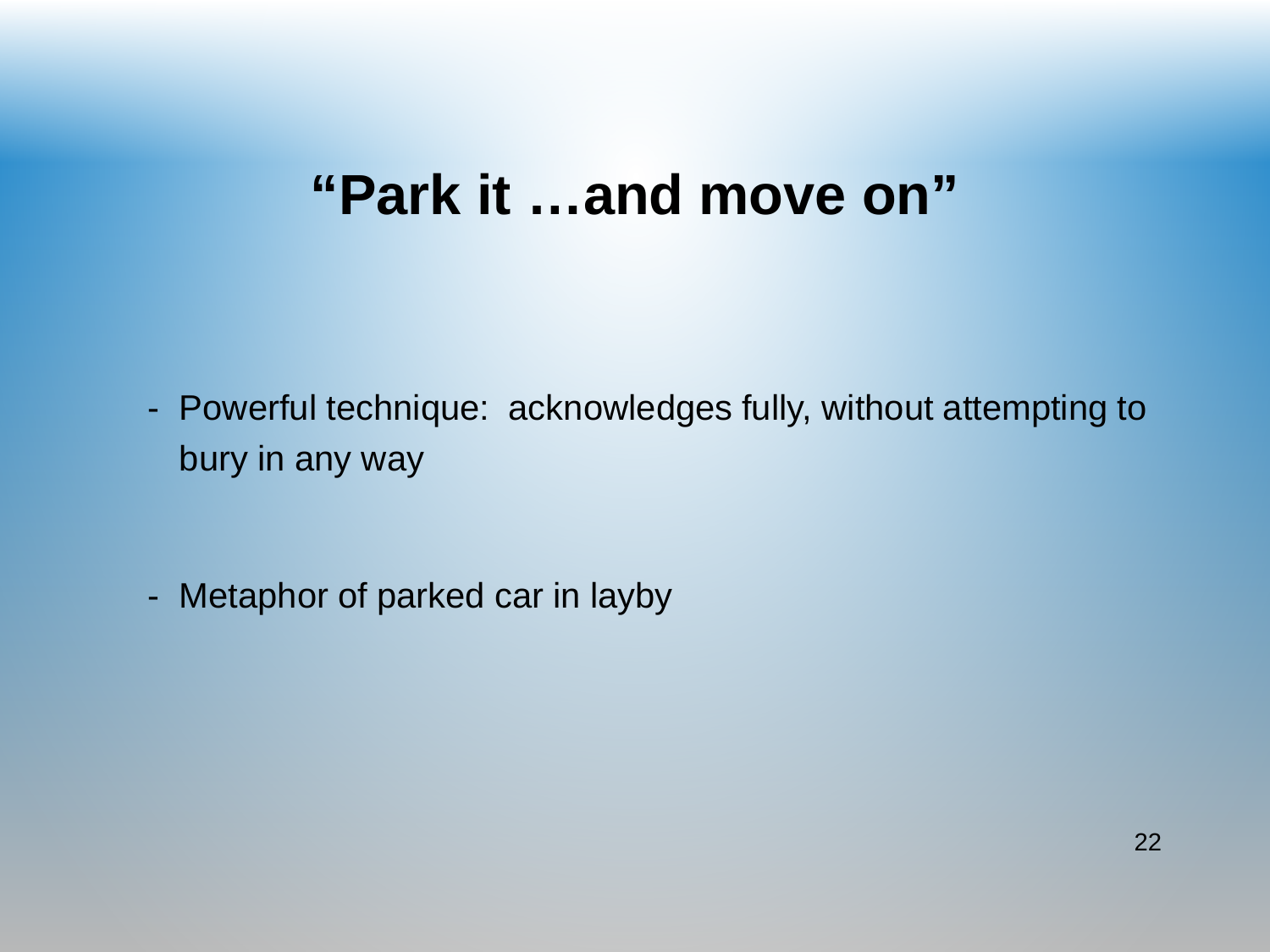## **The "STOP!" technique** + replaying the DVD later

Instructions:

- a) Rubber band around wrist
- b) Demonstrate it in front of client
- c) Pick a time in late pm/early eve
- d) Continue both parts of exercise every day until instructed otherwise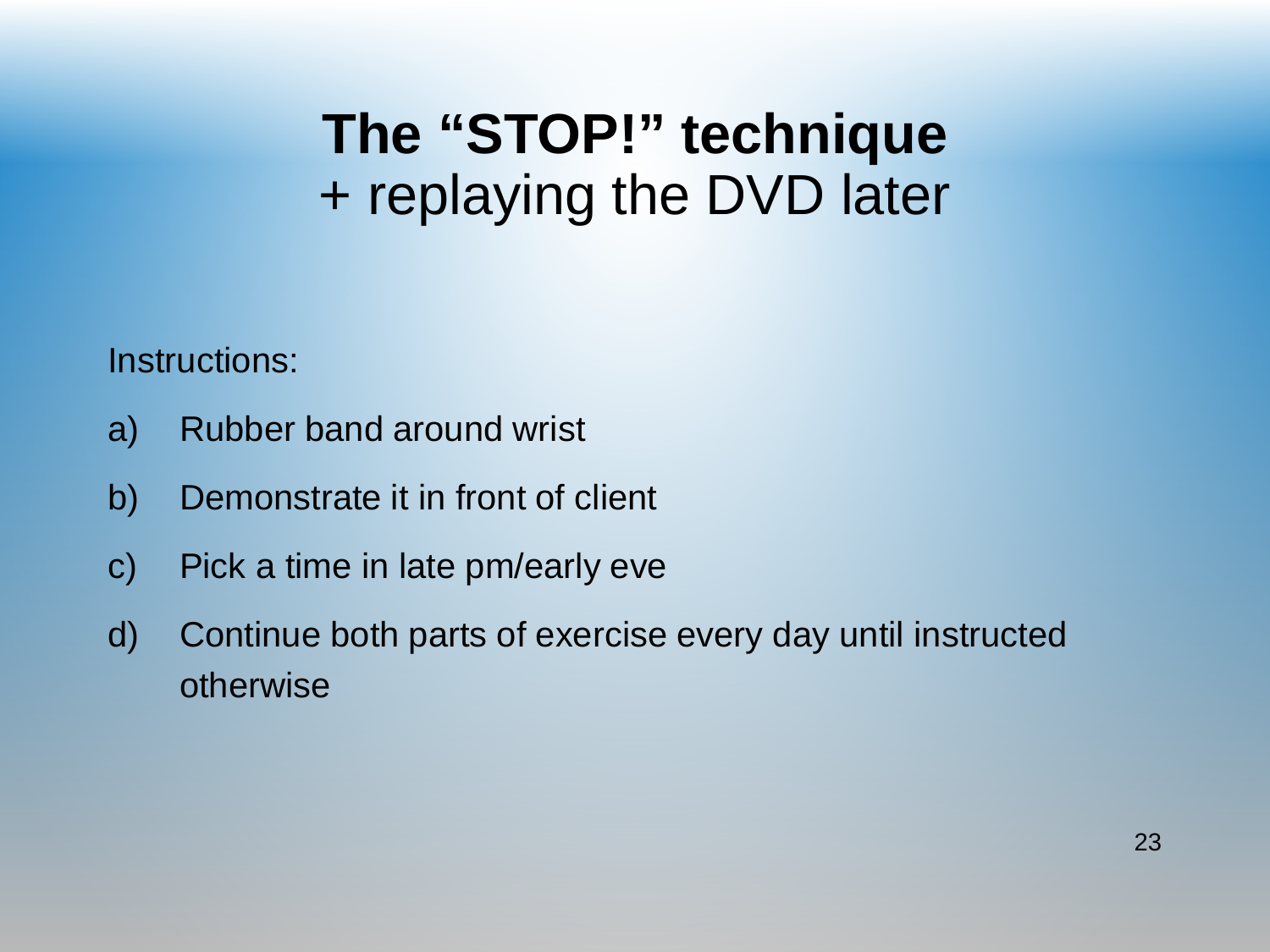### **Cognitive restructuring (changing the mind set)**

This approach has often been described as akin to 'nibbling around the edges' of an entrenched viewpoint.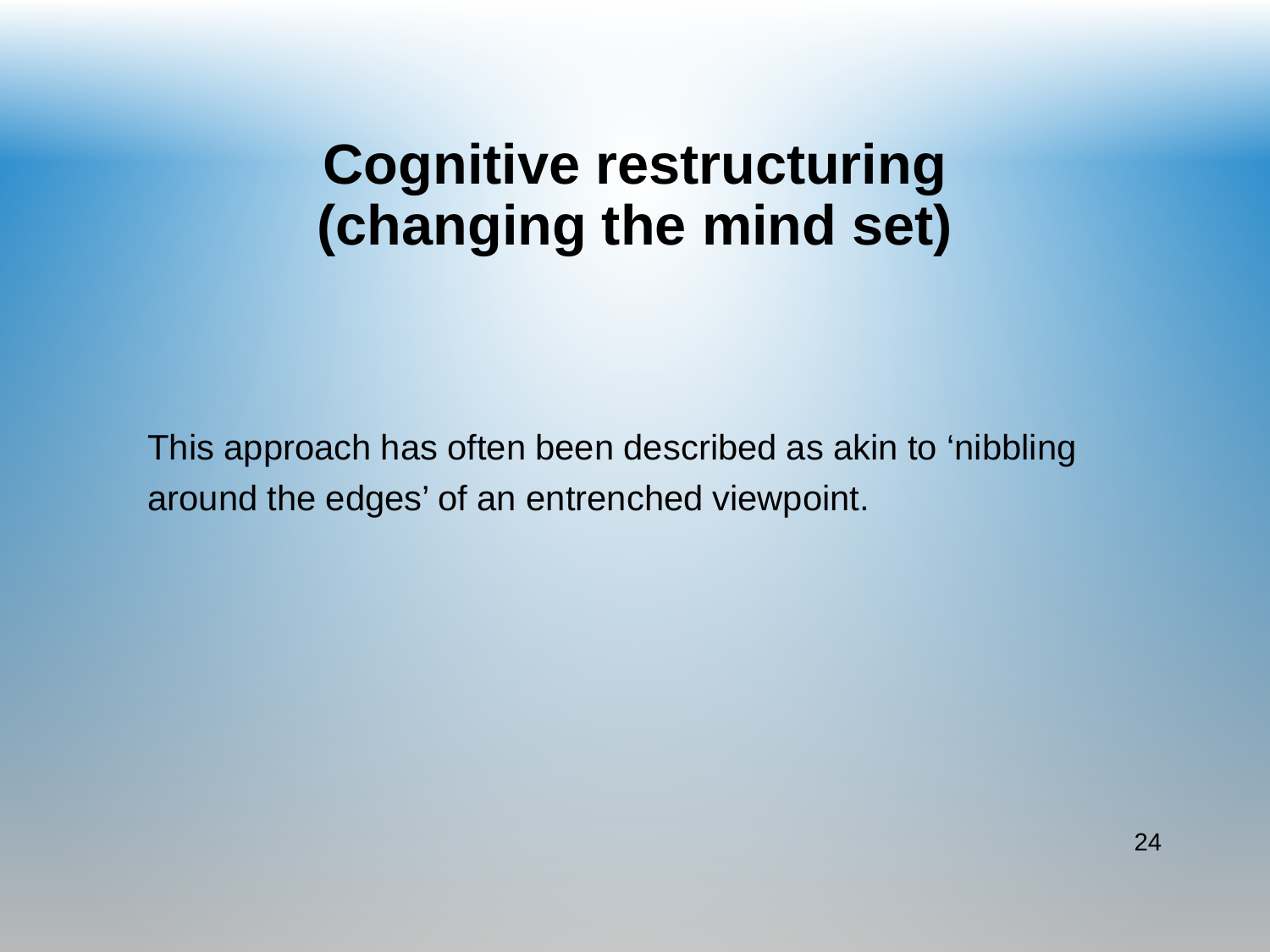### **Beating the "IF ONLY…" monster on the shoulder**

Exercise (pairs or threes)

Come up with a list of

8-10 'choice' ones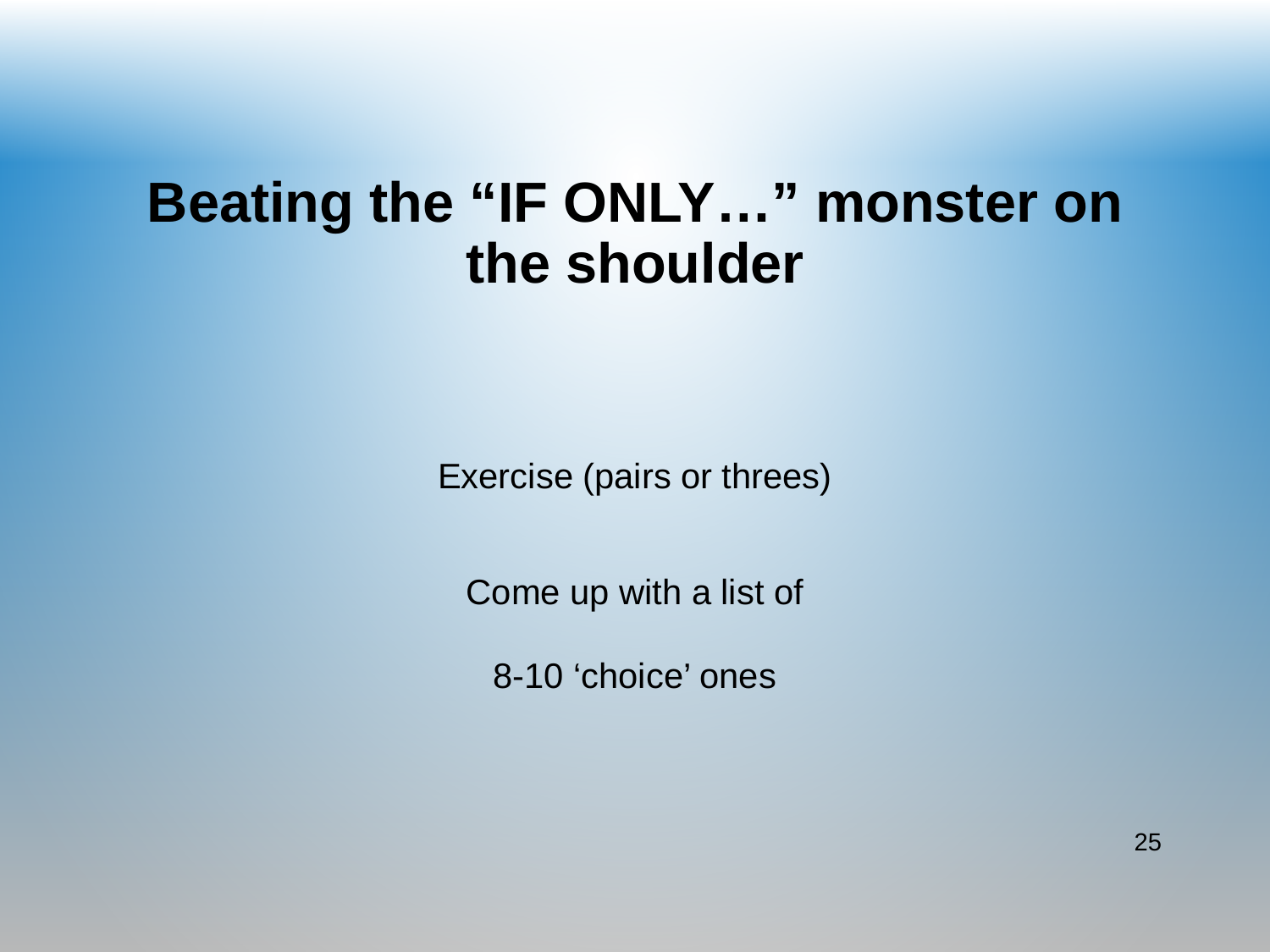## **Write, read & burn(or shred)**

**(With full acknowledgement to Yvonne Dolan)**

Many find this technique extremely effective in dealing with unwelcome thoughts.

The Steps:

- First, write down the details of the memory, thought, or image that troubles you.
- Now, write down any feelings you have about the memory, thought or image. If another person is involved in the memory, address these feelings to the person, where appropriate. Include anything you would wish to say or wish you could say to that person.
- Now re-read what you have written, reading it aloud.  $*$
- Once you have done so, burn (or shred) the pages. 26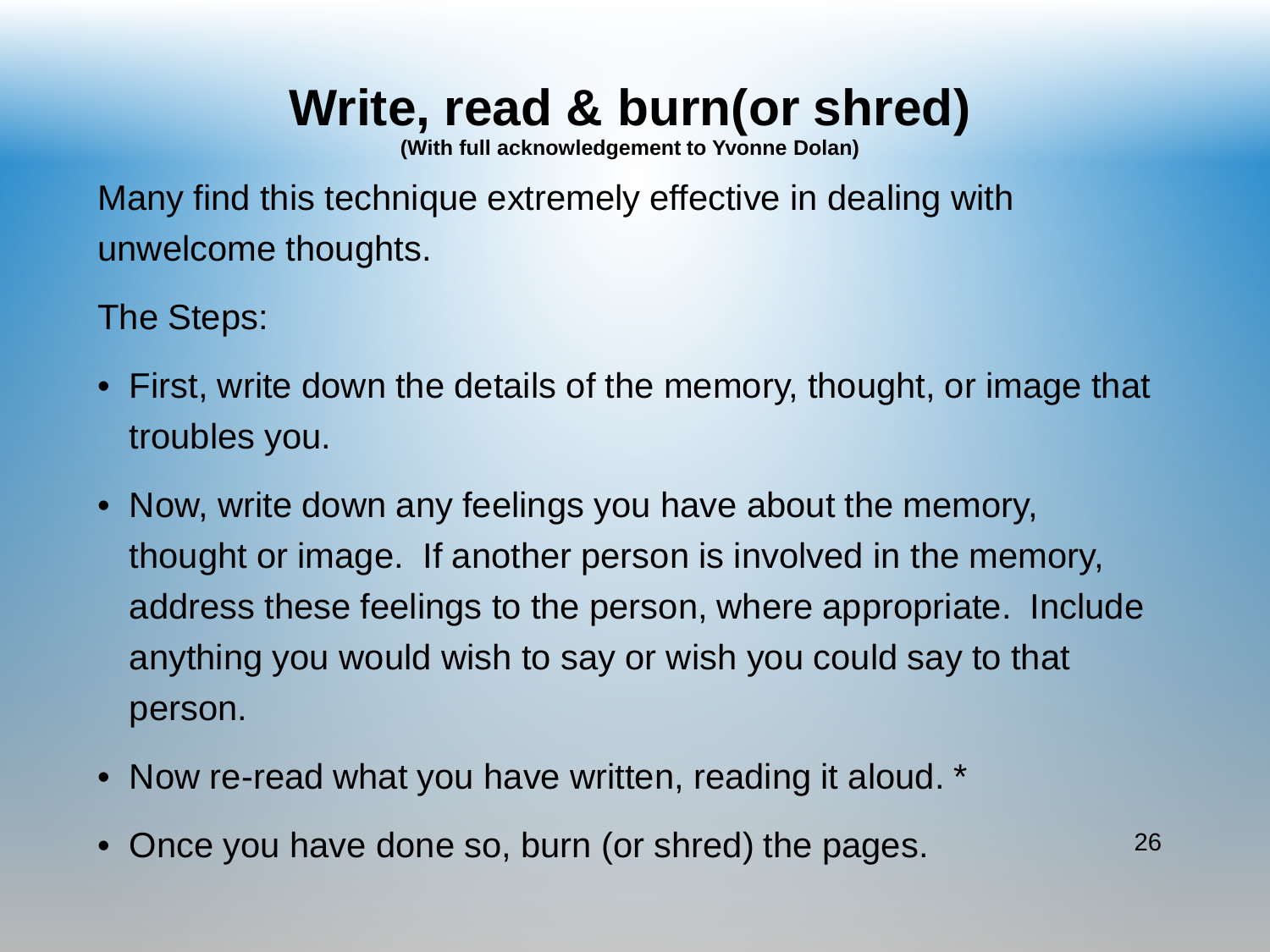### **Dealing with 'the lows'**

- 1. The rainy day letter
- 2. Make contact with a nurturing friend
- 3. Maintain good exercise, diet, fluid intake and sleep pattern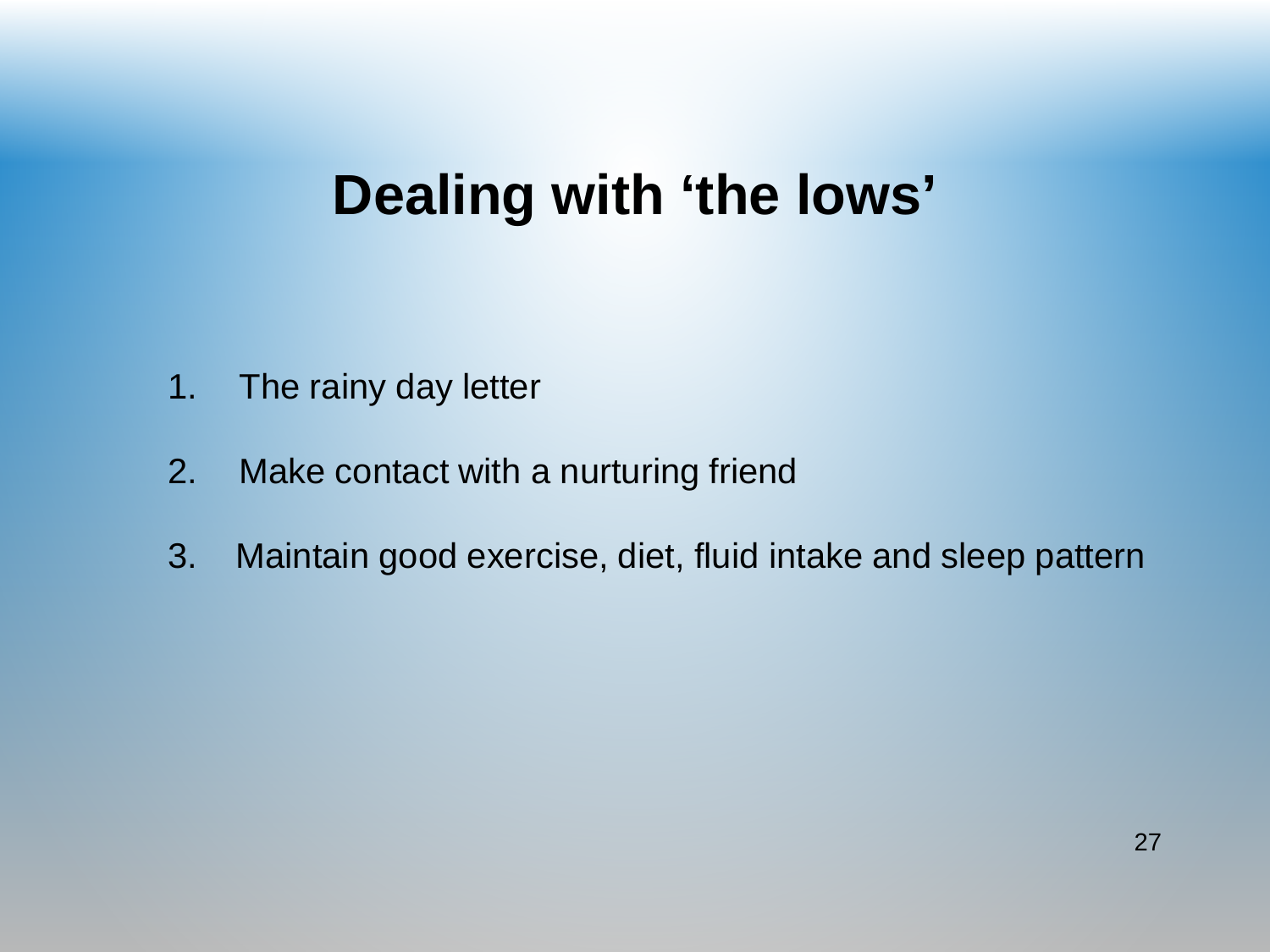### **The solution focused feelings tank**

• A very visual tool

- Especially good for healthy discharge of anger
- May be used for the whole range of negative emotions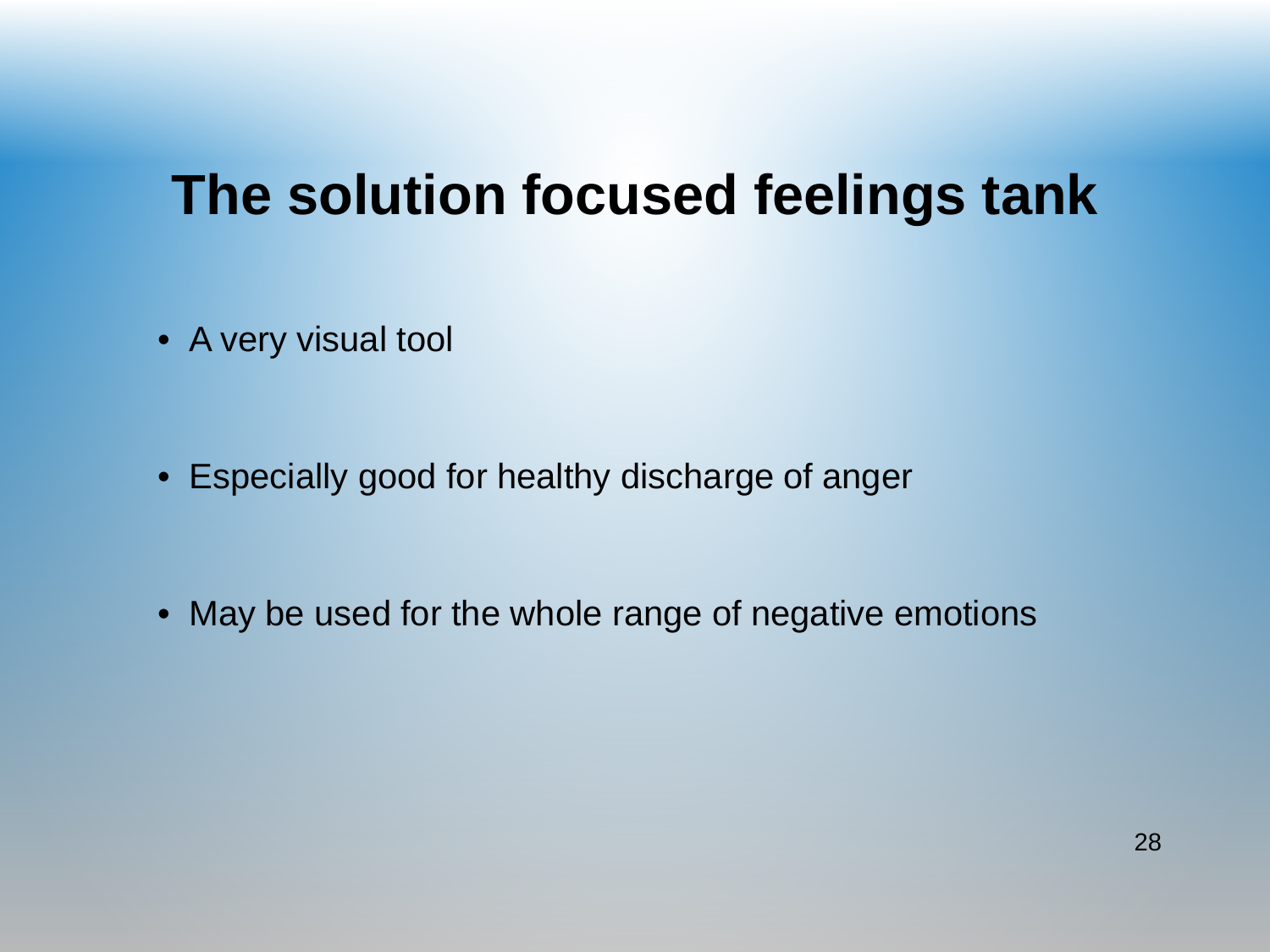### **5 Positive ways to deal with anger**

- Talk with co-worker or good friend
- Write down the feelings in a diary or journal; writing 'as if' **letters**
- Take energetic physical exercise: punch bags/cycling/fast walking/gym workouts/swimming/etc.
- Shout it out
- Paint it or draw it (best for children?)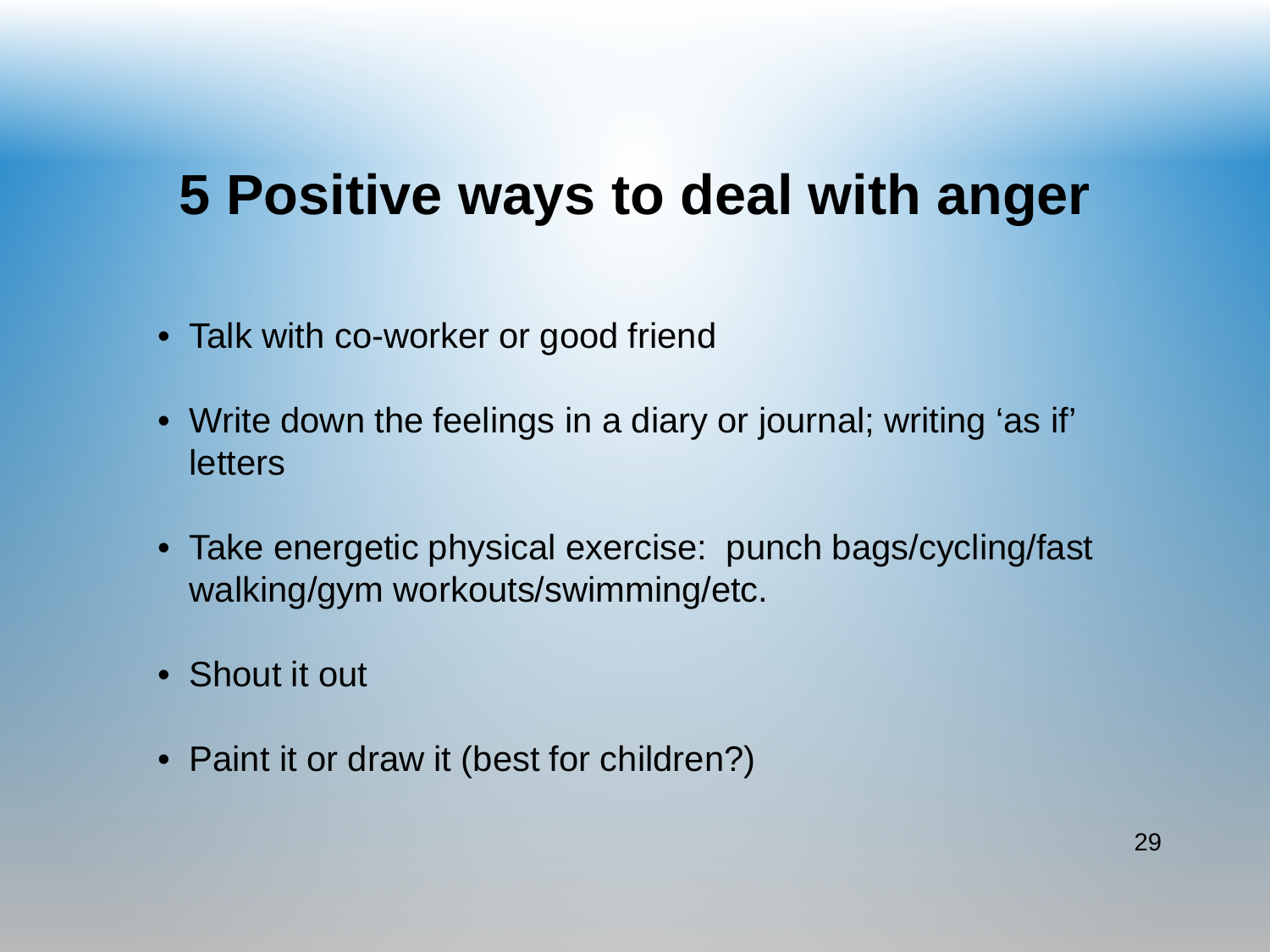### **Permission giving statements**

- 1. "In all the years I have been doing this work, I have heard just about everything there is to hear about what can happen to people; and, what one person/people can do to another."
- 2. "You may want to tell me what happened, either now or in the future. You may want to tell someone else. Also, you don't have to tell anyone at all. All of these are okay…"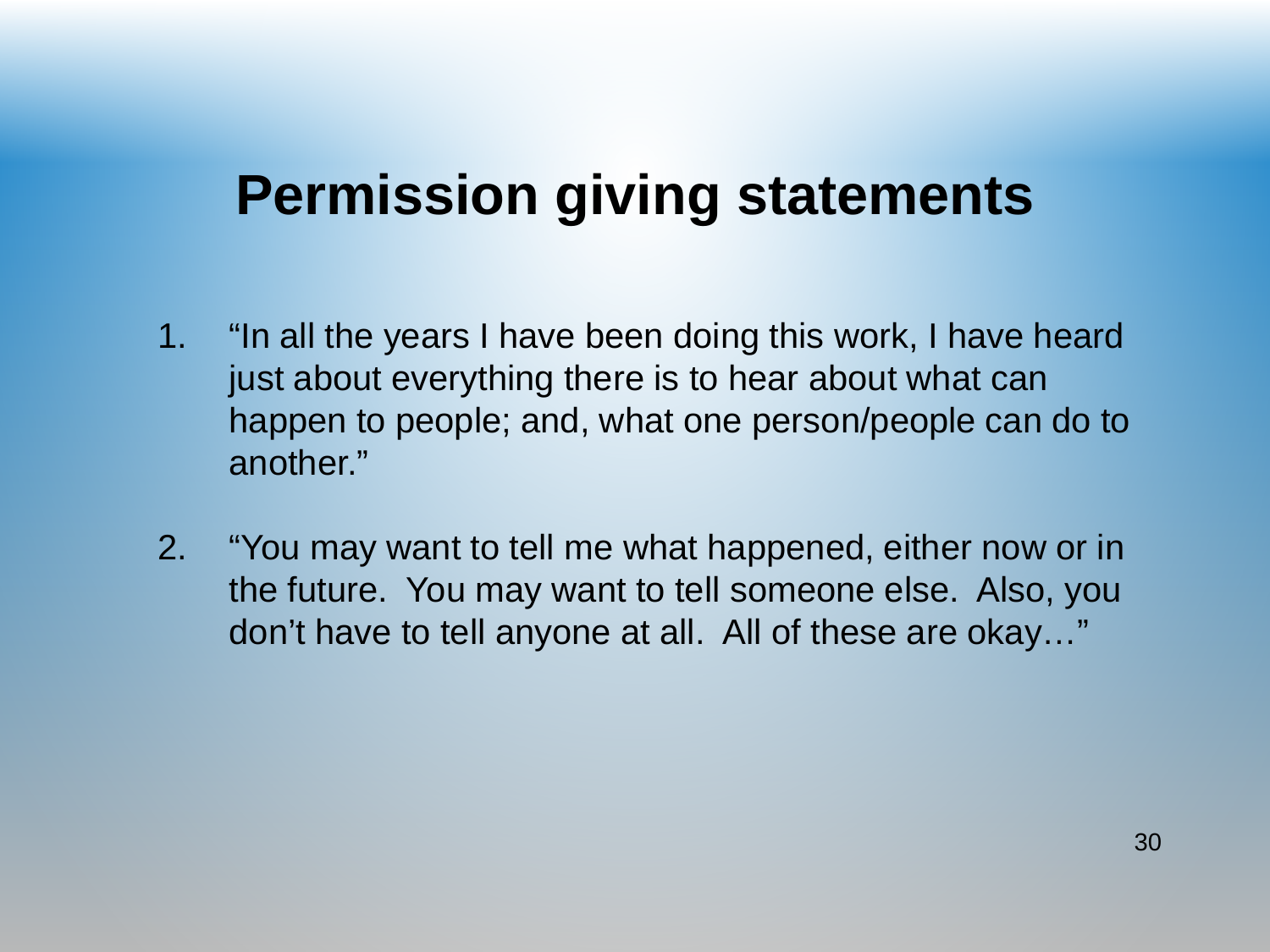### **Disclosing/divulging past traumatic incidents**

Exercise (pairs)

Take it in turns to tell each other about your favourite meal

- All aspects enjoyed about it
- Take 4 minutes in which to do so, before swapping over for your partner to take their turn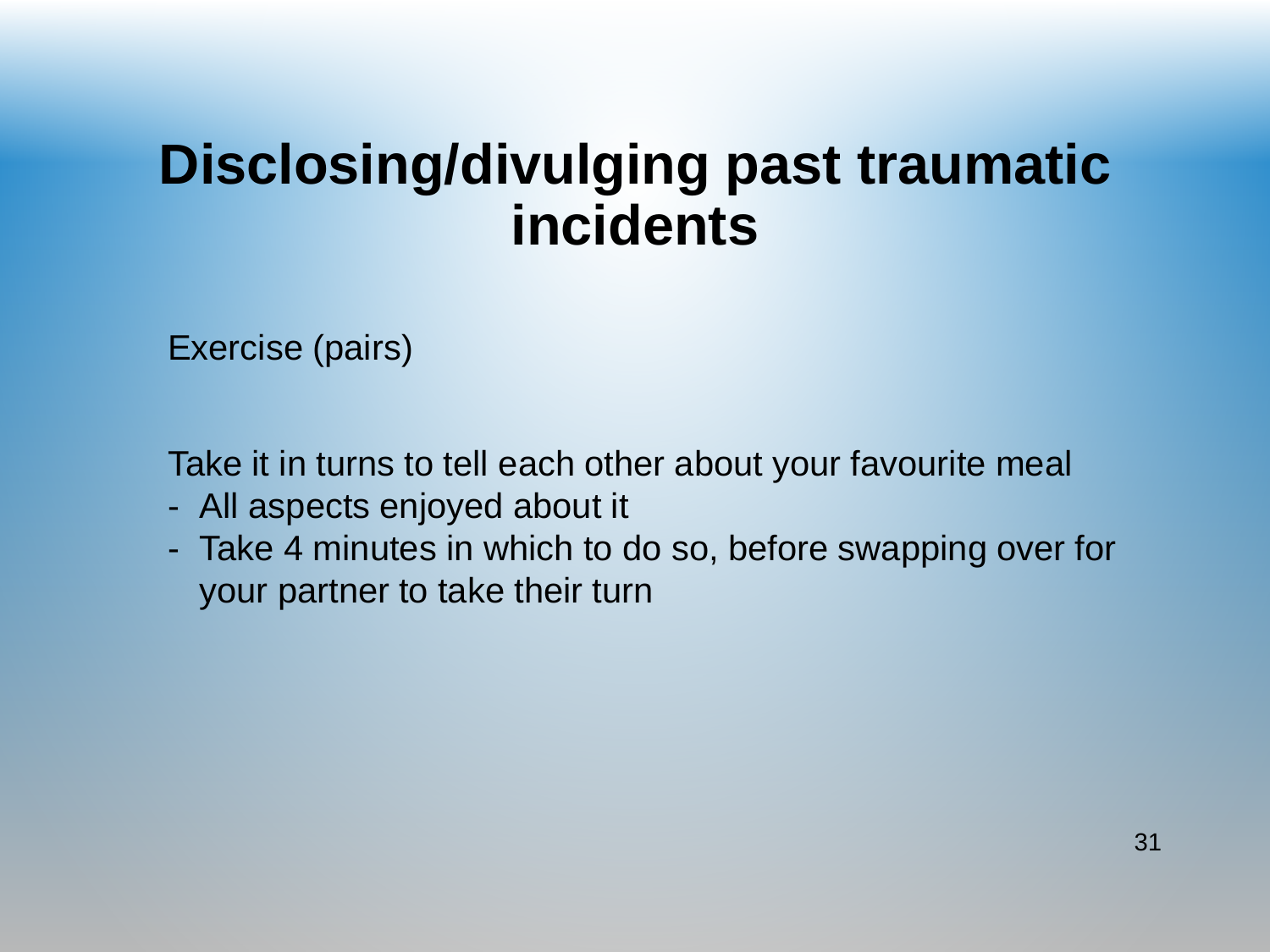### **How to avoid retraumatisation and revictimisation, when service user disclose**

1. Show compassion and deep empathy

2. As the service user discloses: acknowledge, validate and normalise all feelings & sensations expressed

- 3. Ask strength-based questions, interrupting as appropriate whilst the client is disclosing, as follows:
	- How did you cope at the time?
	- What got you through all this?
	- What most helped?
	- How did you do that?
	- How did you know how to do that?
	- Looking back on what happened, in what ways has it made you a more determined and/or stronger person?
	- Awful though it was, which aspects of surviving it have made you a better person? 32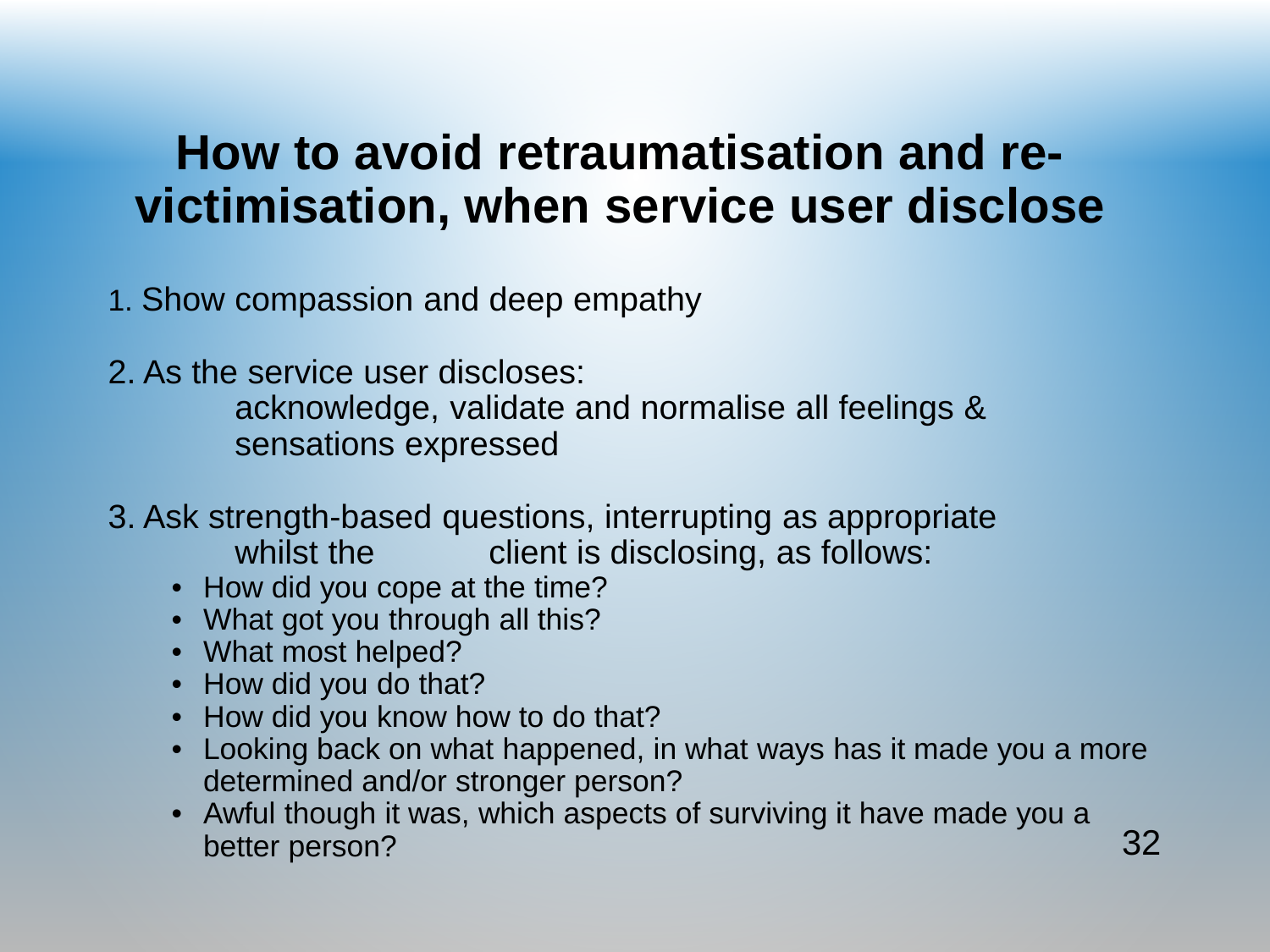- 4. It is important to compliment sincerely, where appropriate, both as the service user is disclosing; and most importantly at the end of the session
- 5. Treat the content with care, respect and in a supportive manner
- 6. Value and affirm throughout, both verbally and non-verbally
- 7. Keep your own and your service user's eyes on the treatment goals
- 8. Keep to the '5 o'clock rule'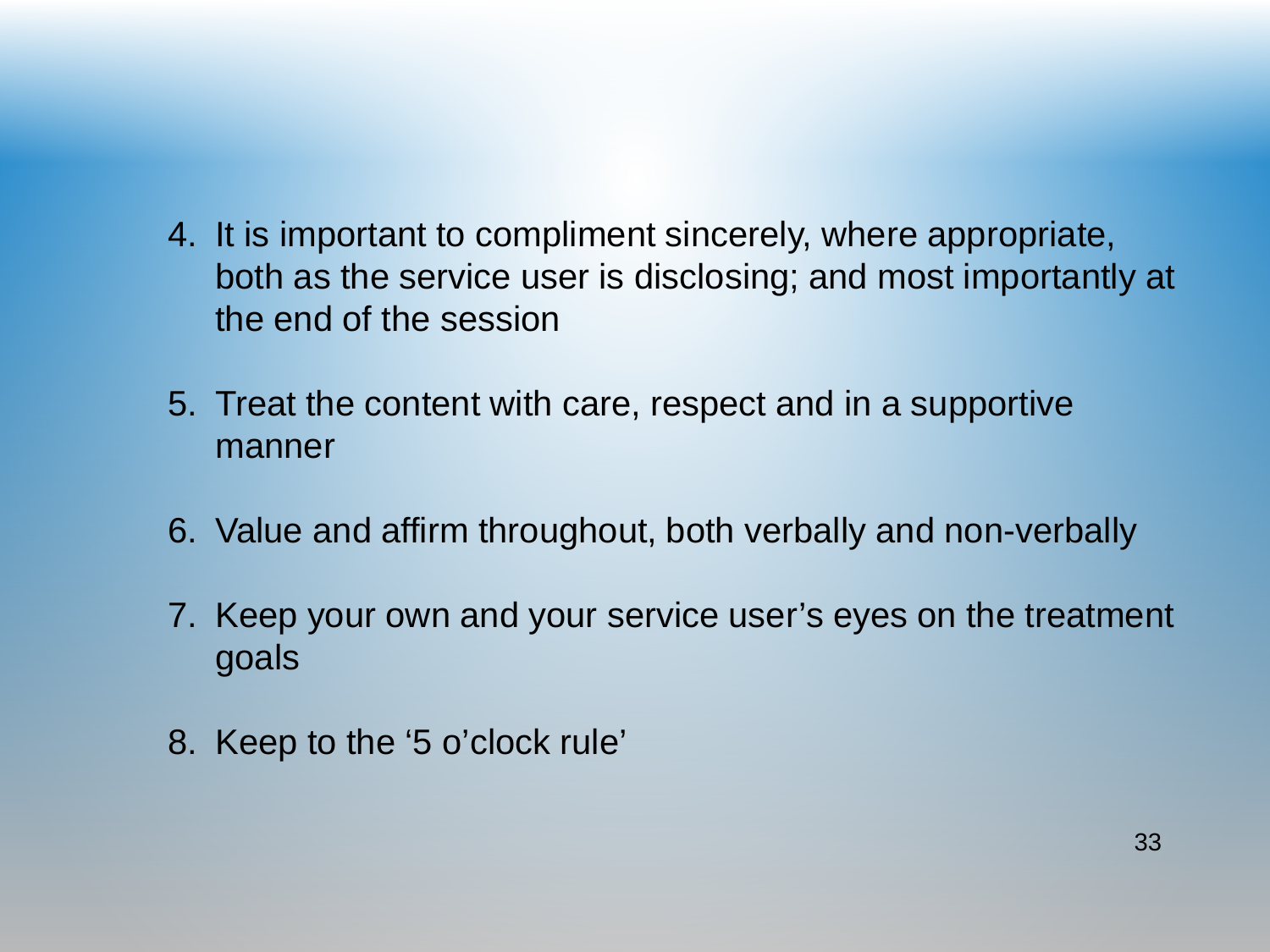### **Blocks to disclosing**

Over 25 possible reasons!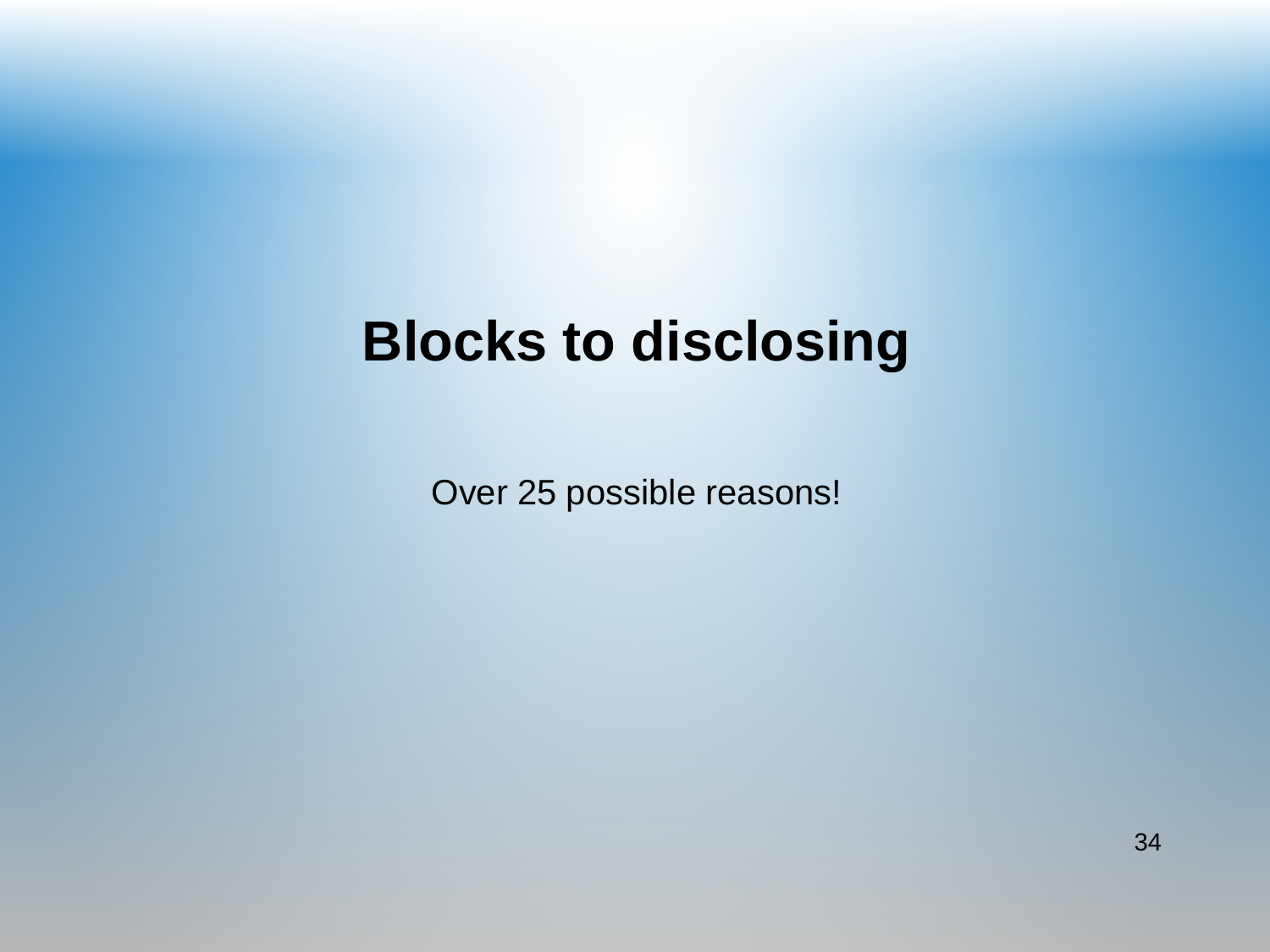### **Sleep disturbance**

Over 40 techniques in the following categories:

- 1. Preparing for bed
- 2. Getting off the sleep
- 3. Getting back to sleep, if awakened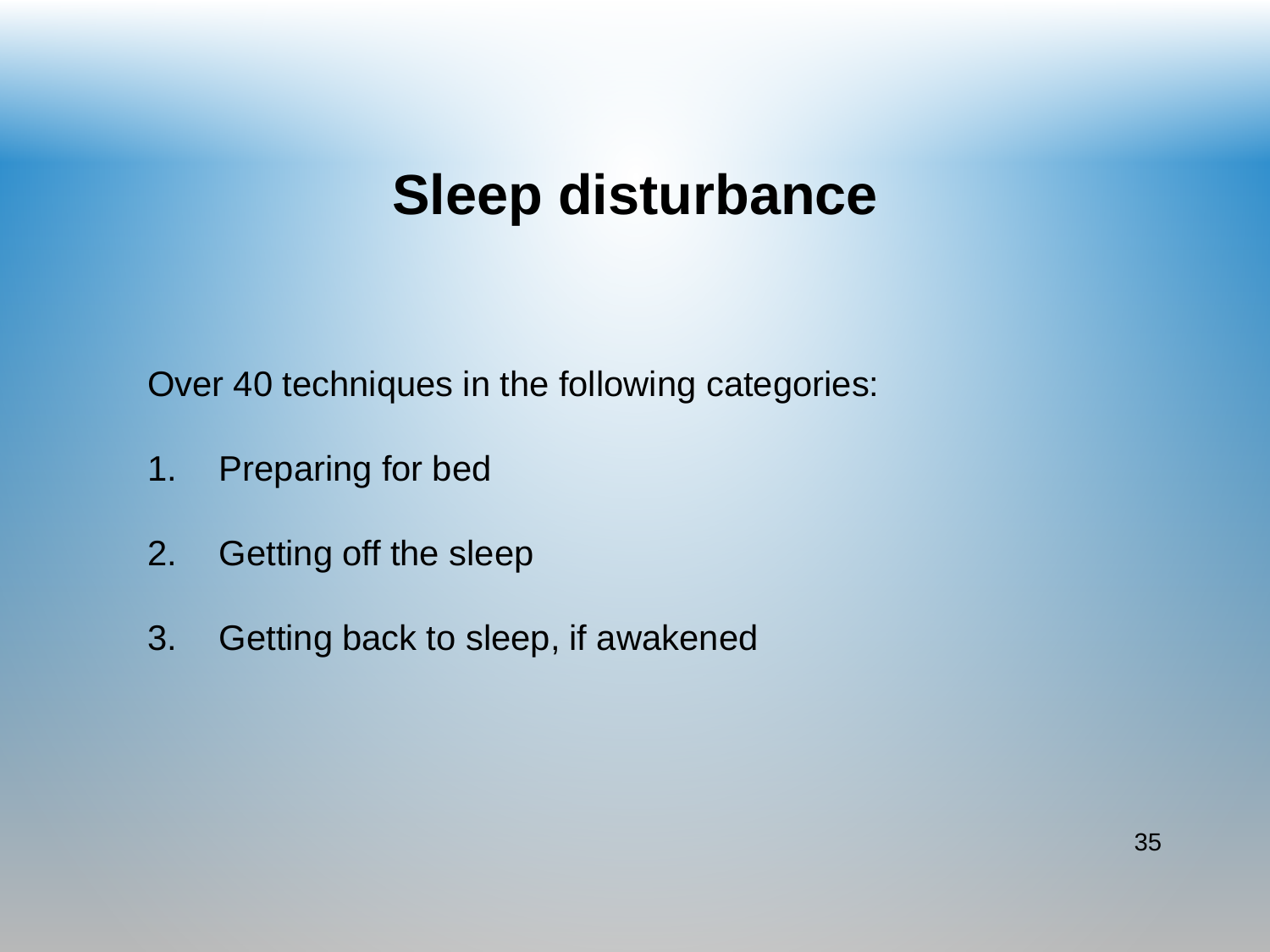# **Degrimming**

- Use of black humour
- As & when appropriate
- If in doubt, don't
- Lightens the session + makes the work more enjoyable for both client and worker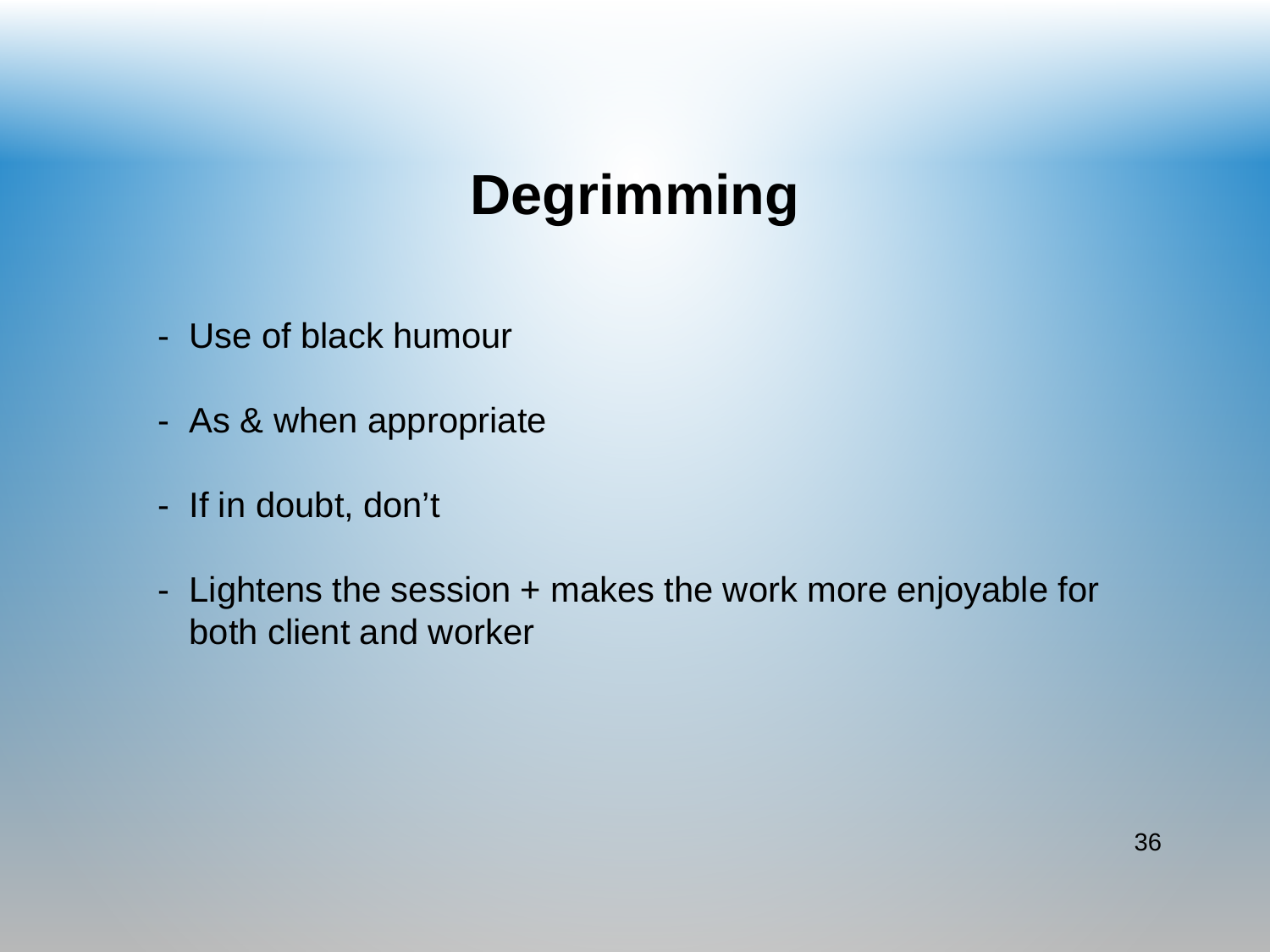# **Thriving**

- Living life to the Full
- Living the life you richly deserve
- Living the Authentic Life
- Living life as Full as Possible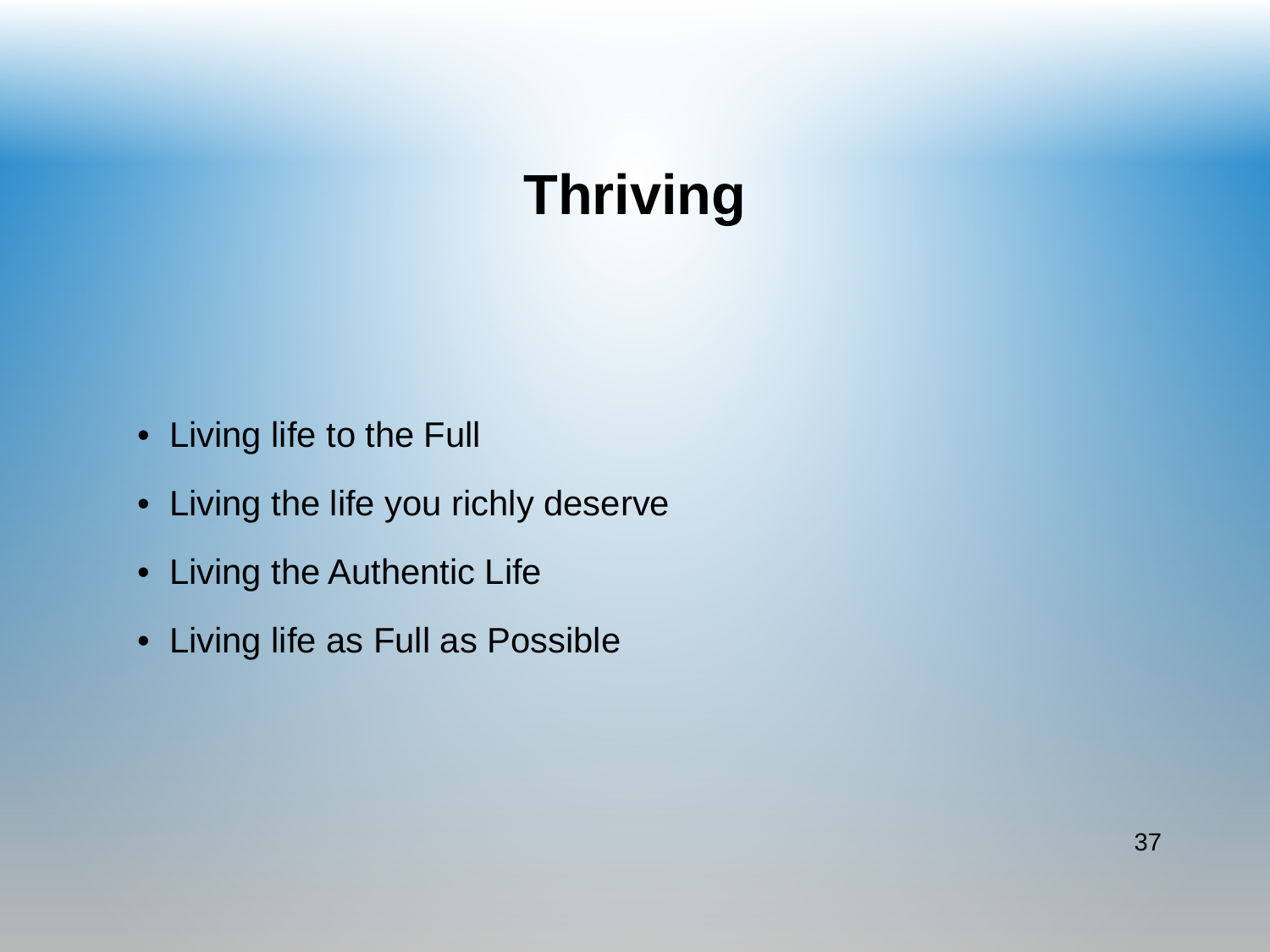### **Meaning & purpose; and direction in life**

• Letter from the future

• How to use the letter from the future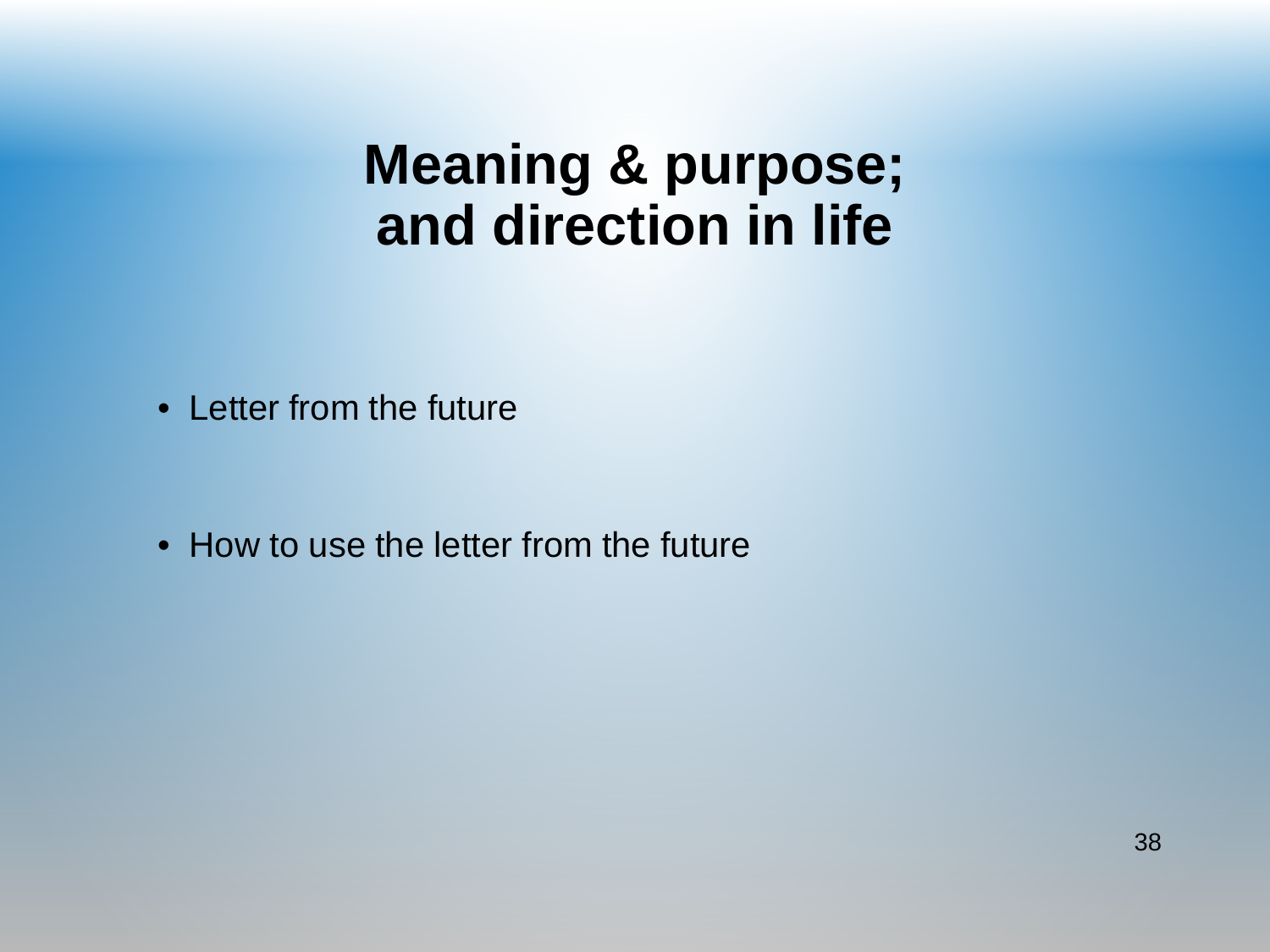### **Exercise (in 5s)**

What equips us to do this work?

 $+$ 

How do we look after ourselves?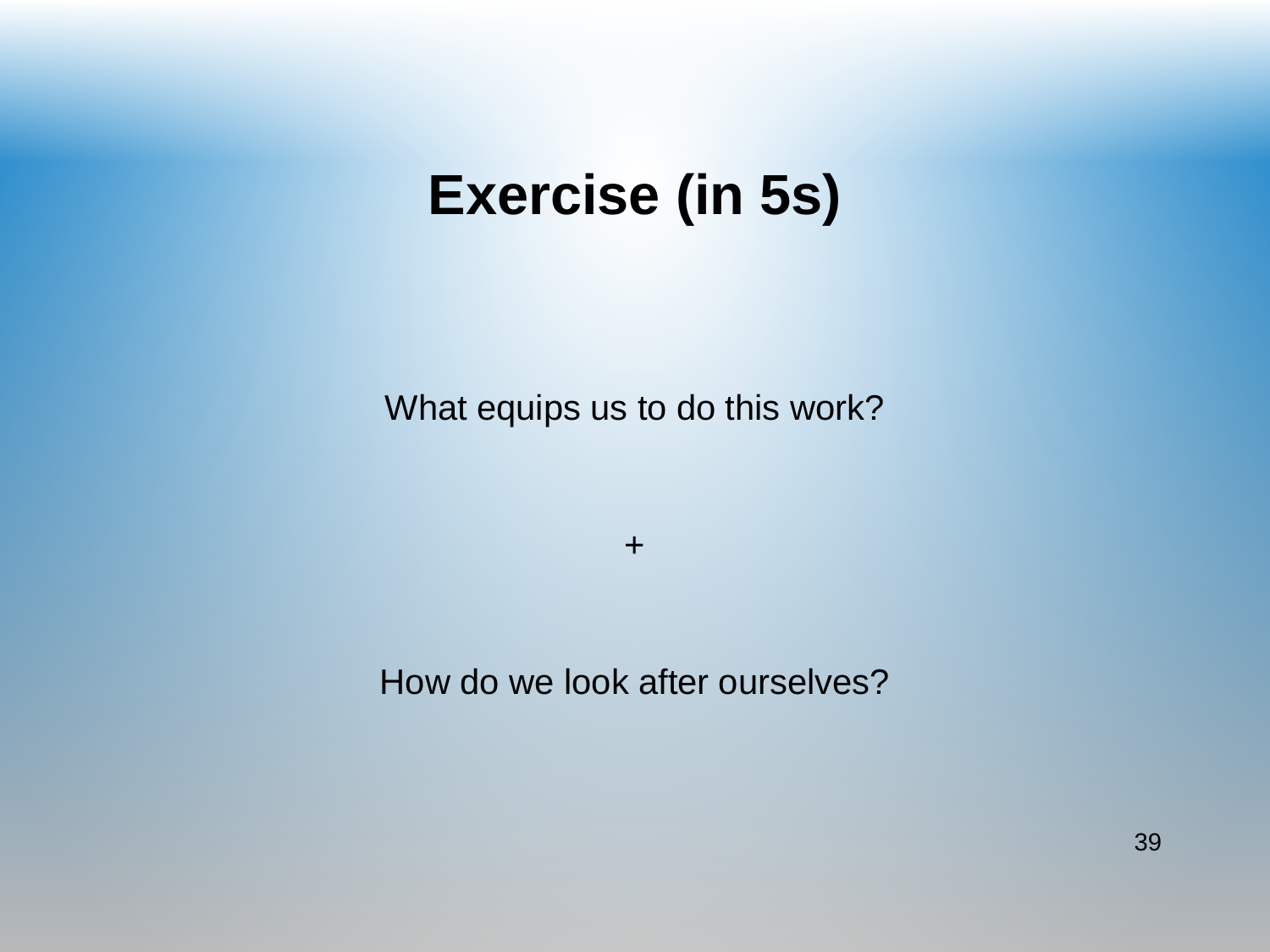## S F Tools & Techniques

covered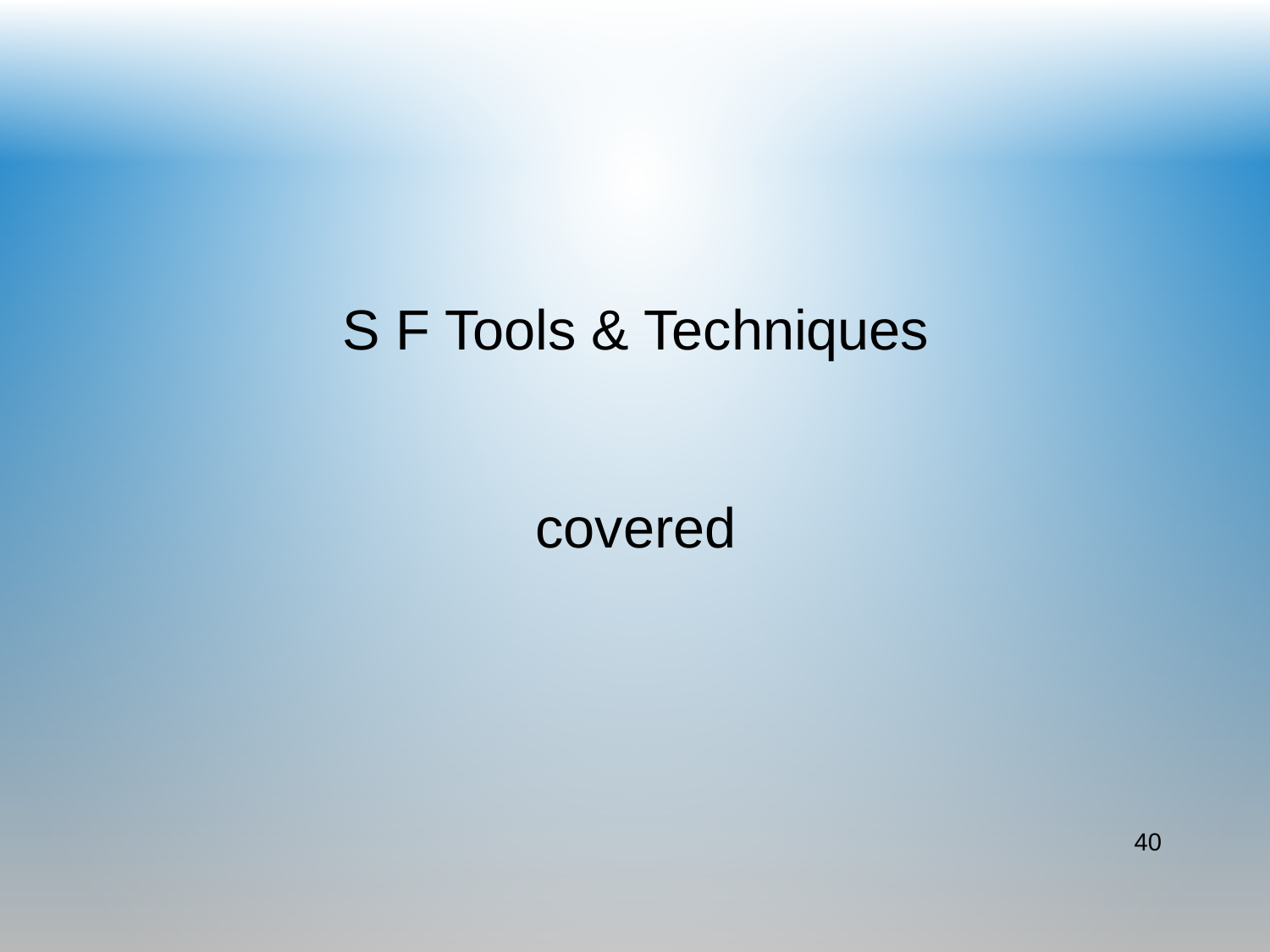## **Exercise (in 5s)**

How can we improve our practice further, from today?

Consider:

- techniques learned
- types of questions asked
- and fellow participants' experiences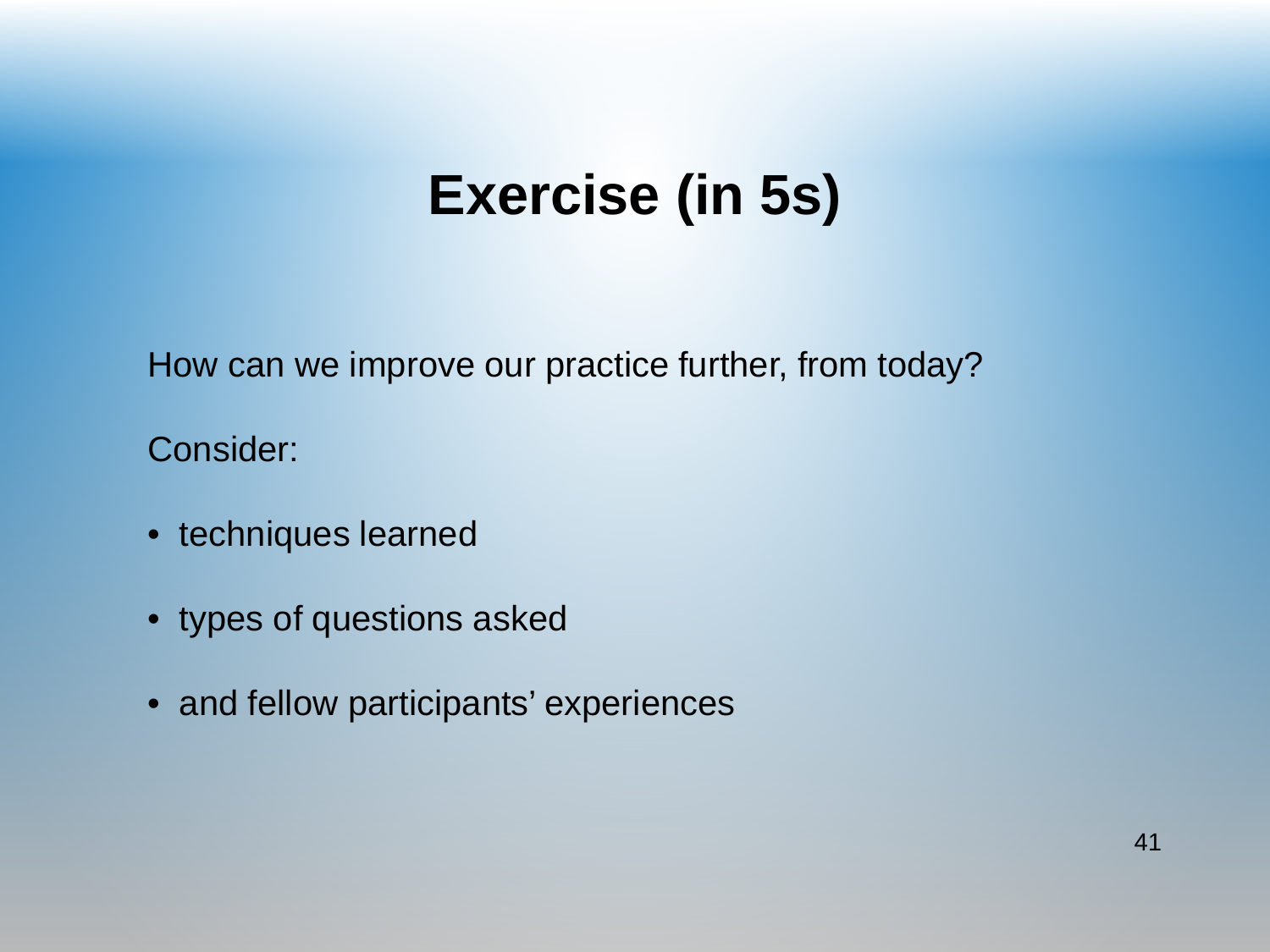## **Exercise (in 4s)**

What have you found most helpful?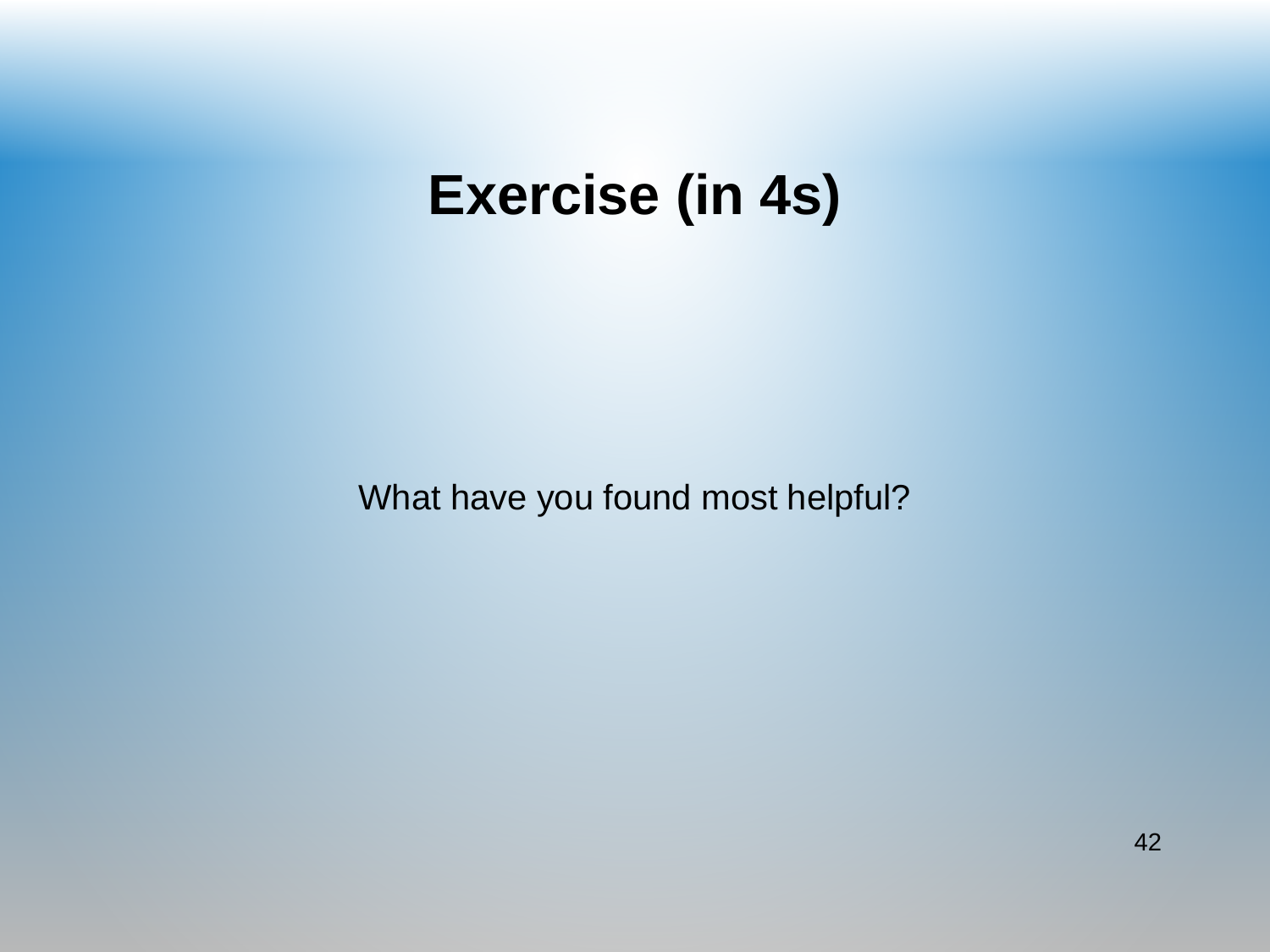### **Scaling confidence**

"On a scale of 1-10, how confident are you right now in working, generally, with survivors of severe trauma?"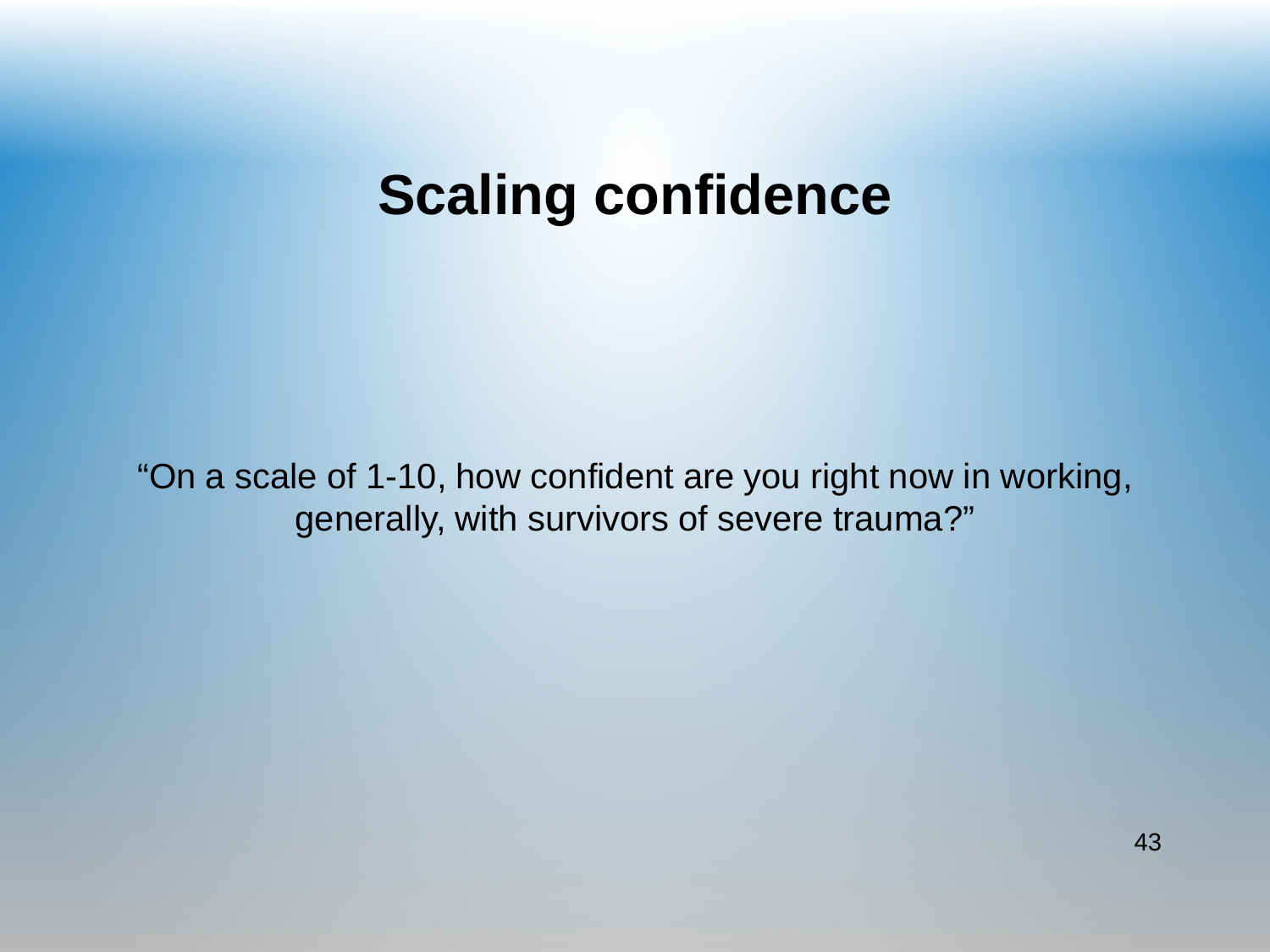WALL POSTERS . . .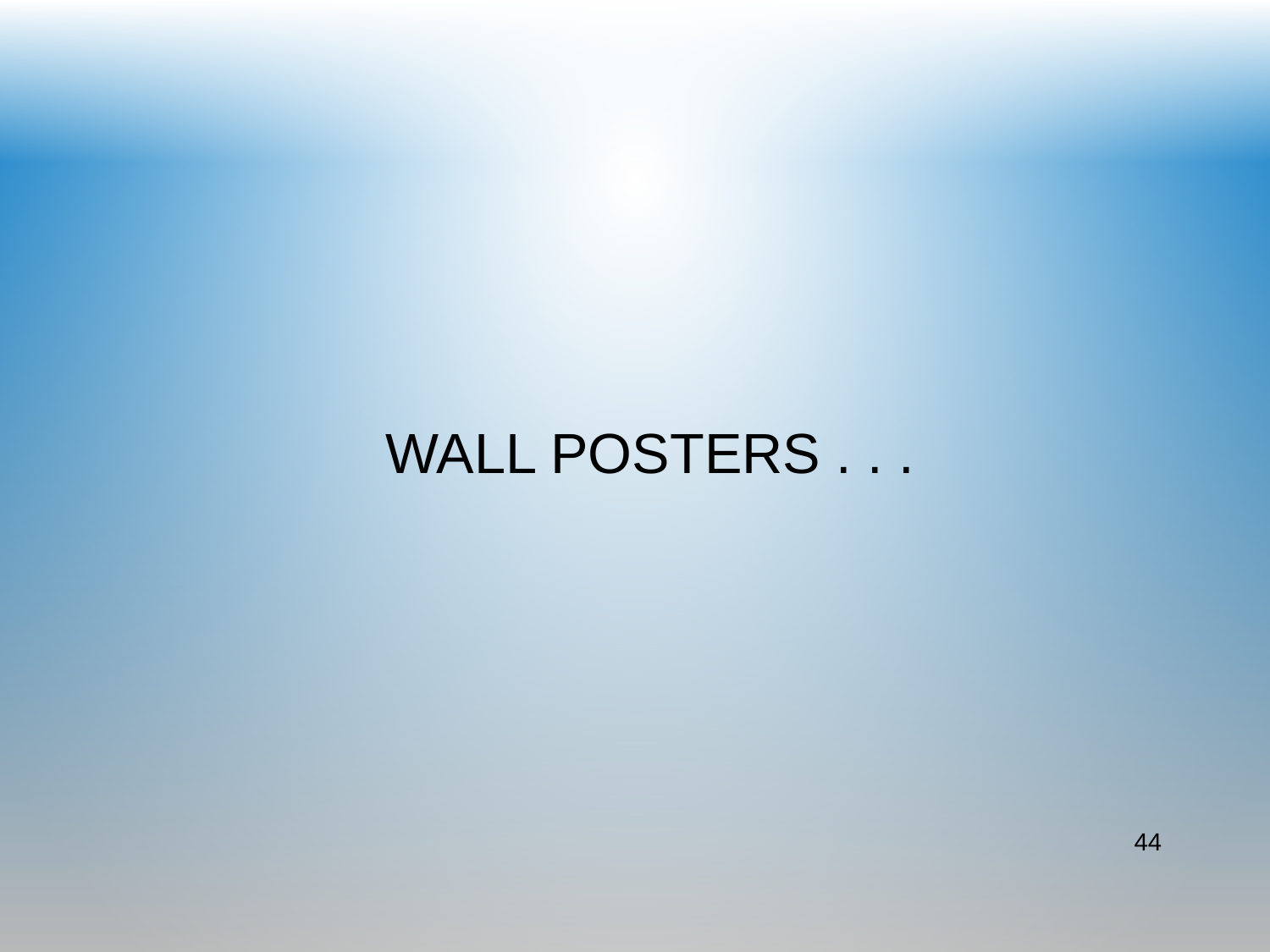### Depression results from either:

A. Unexpressed negative emotion;

and/or

B. Undeclared or unresolved secrets from the past

Griffin & Tyrrell (2000)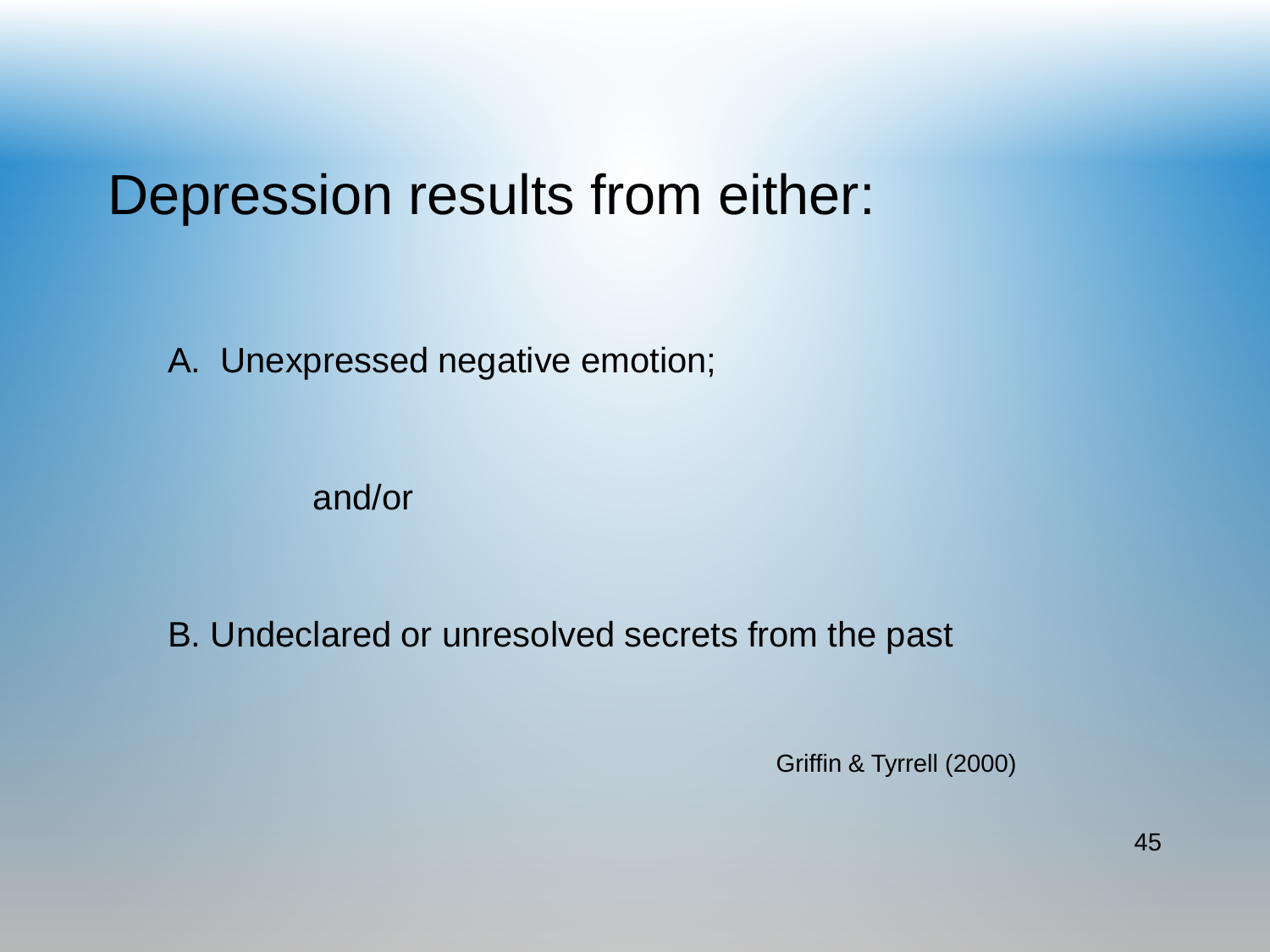### FREEZE

FIGHT

FLIGHT

### FACE!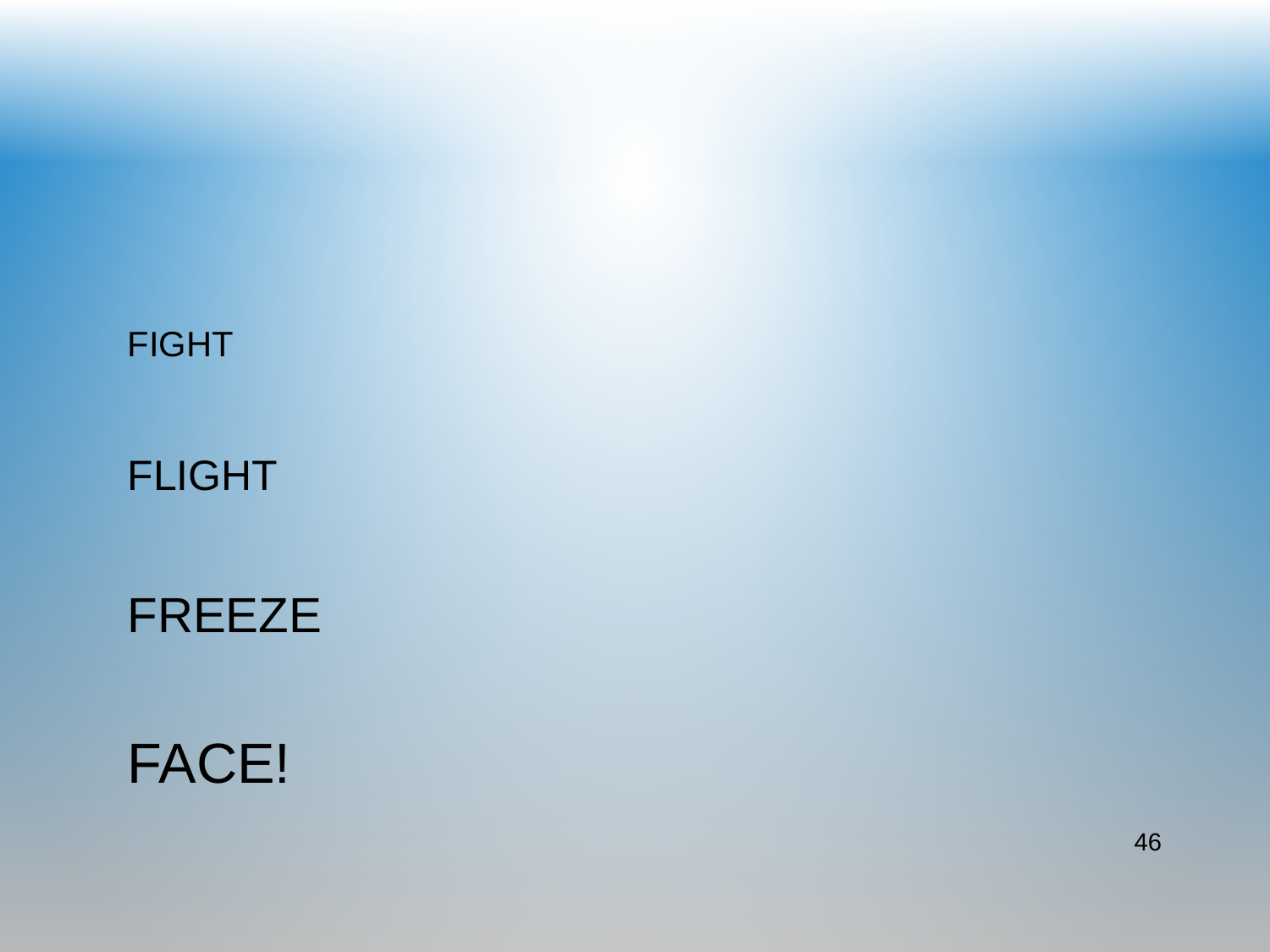### **The triple twins of SF success**

1. Patience & Persistence

2. Hope & Optimism

3. Curiosity & Creativity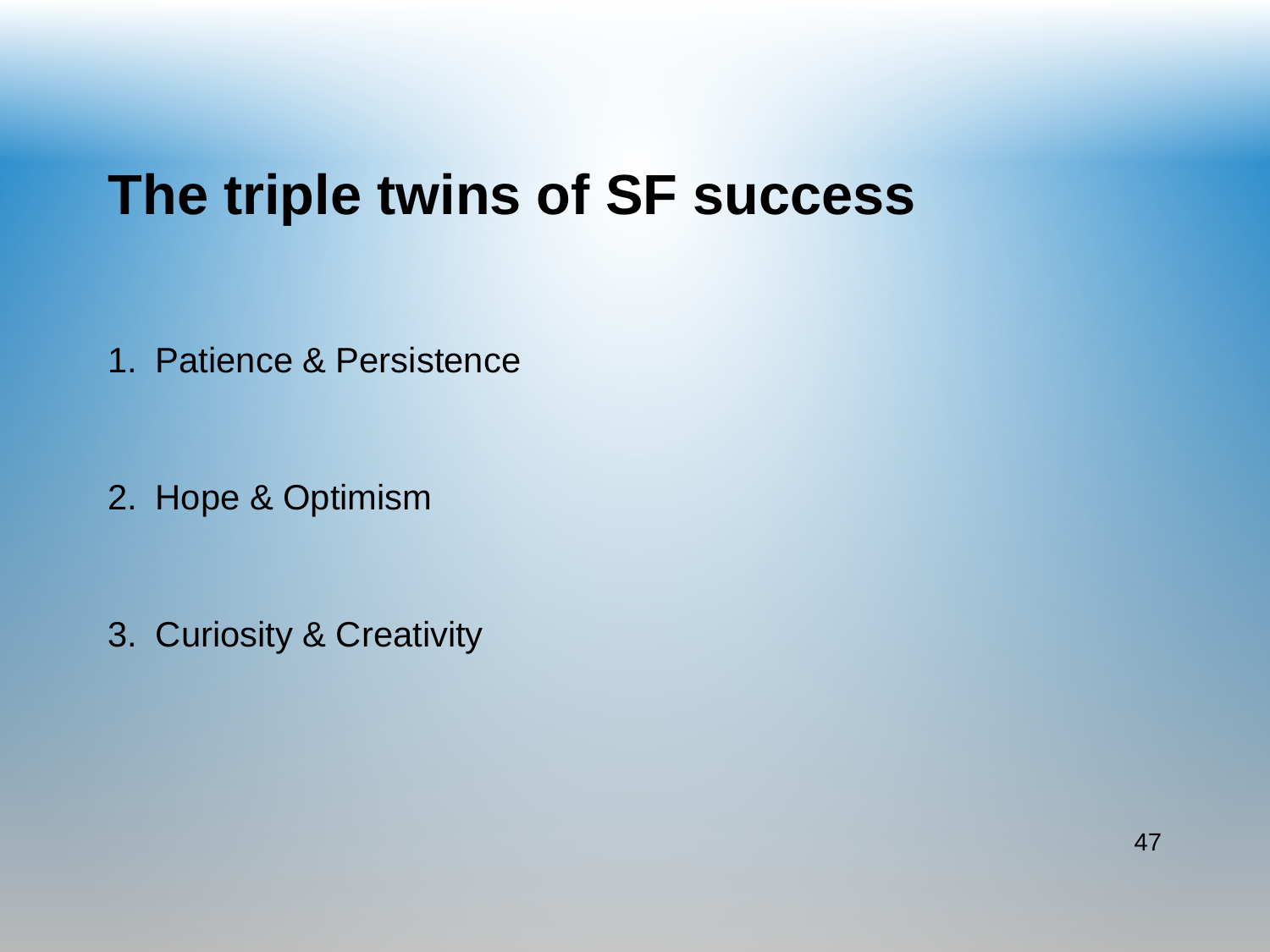# **3 X Part ending**

- 1. Acknowledge, Validate & Compliment
- 2. Bridging statement/rationale for the task
- 3. Task/homework/something to experiment with:
	- a) Do
	- b) Think about
	- c) Notice

Time and date of next appointment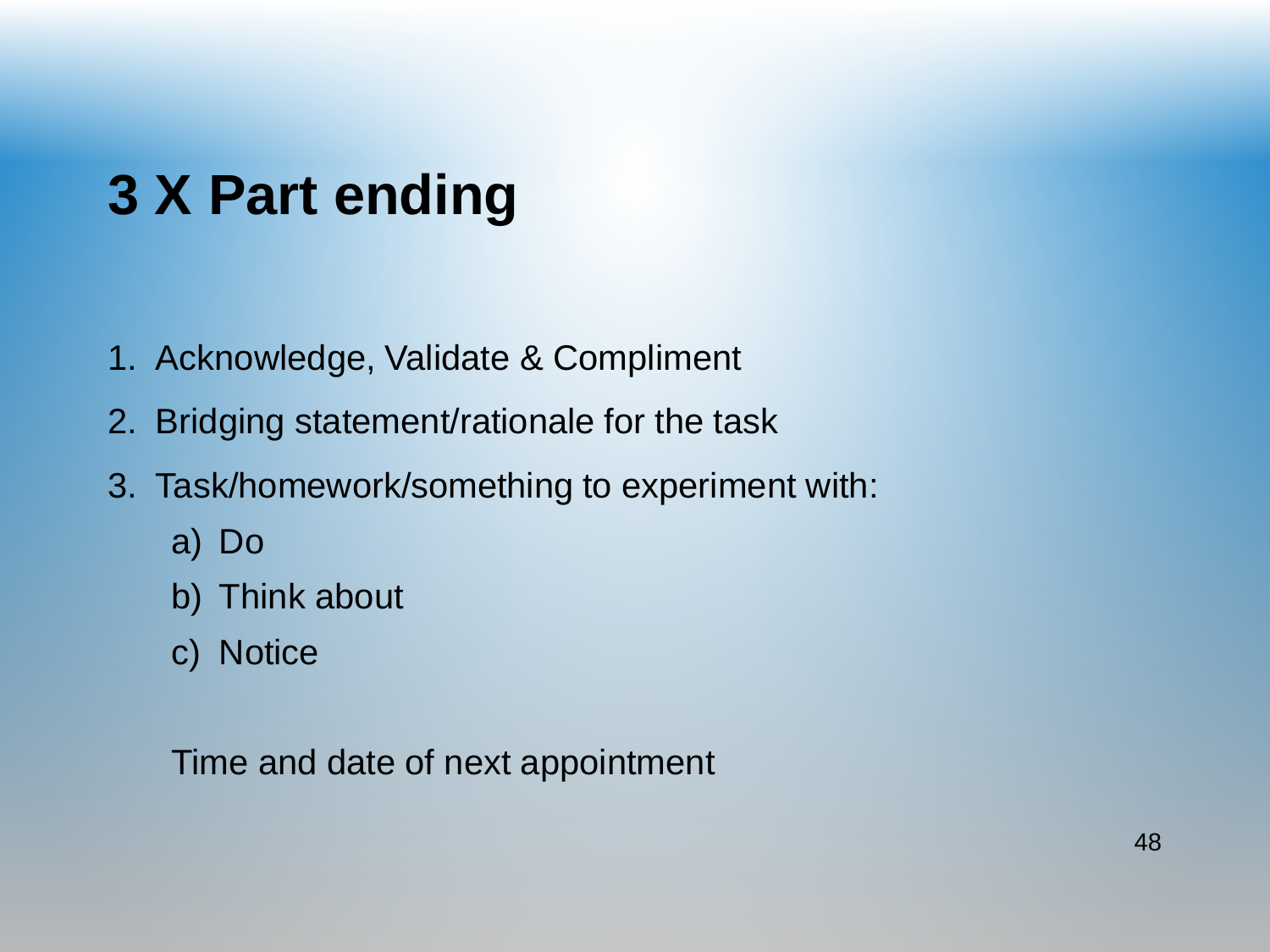#### I HEAR; AND I FORGET

#### I SEE; AND I REMEMBER

### I DO; AND I UNDERSTAND

- Confucious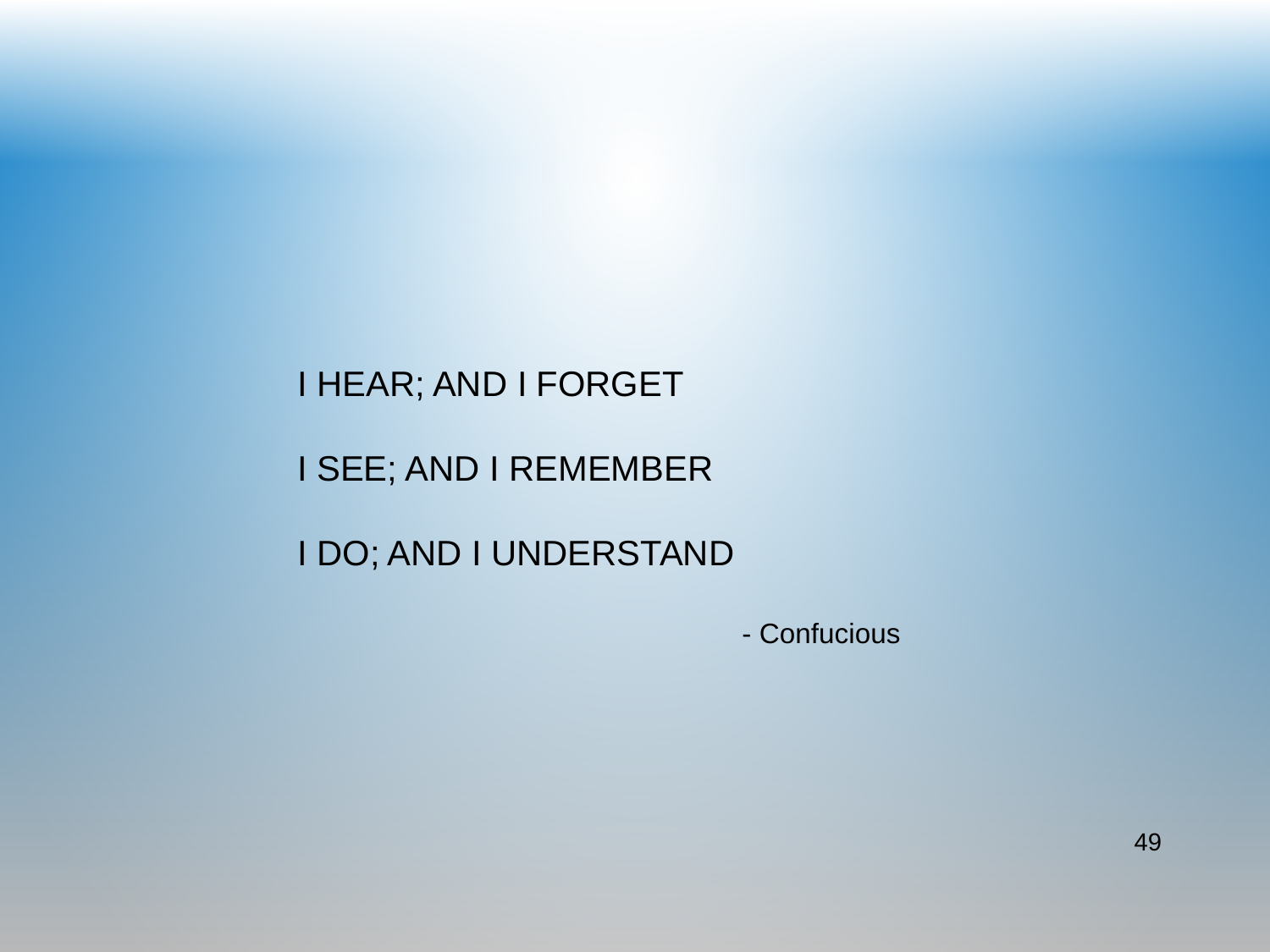#### Eleanor Longden – 'The Voices in My Head' - Ted Talks

**Hearing Voices:** 

- a meaningful response to life events
- reconstruct the message behind the words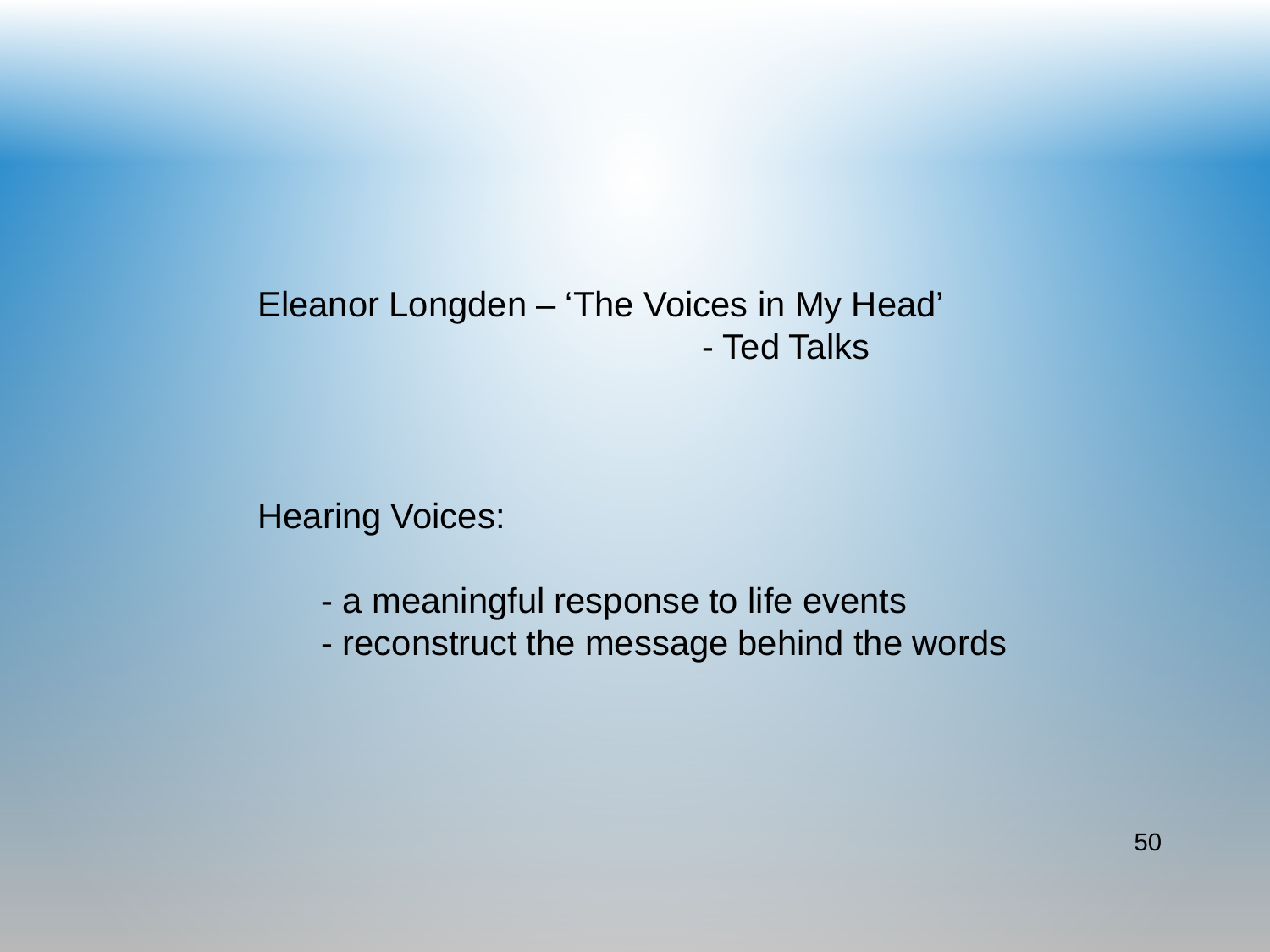### **For second and subsequent sessions**

- **1. Elicit Positive Change**: "what's better?"
- **2. Reinforce the Change**: "How did you do that?", "How did you know how to do that?"
- **3. Amplify the Change**: "What else is better?", What else . . .?", "Who has noticed?", "What have they noticed?"
- **4. Build on Improvement**: "What other changes might you make as a result of this happening?", "What will be your first small step?", "How will you know when you've got where you want to be?"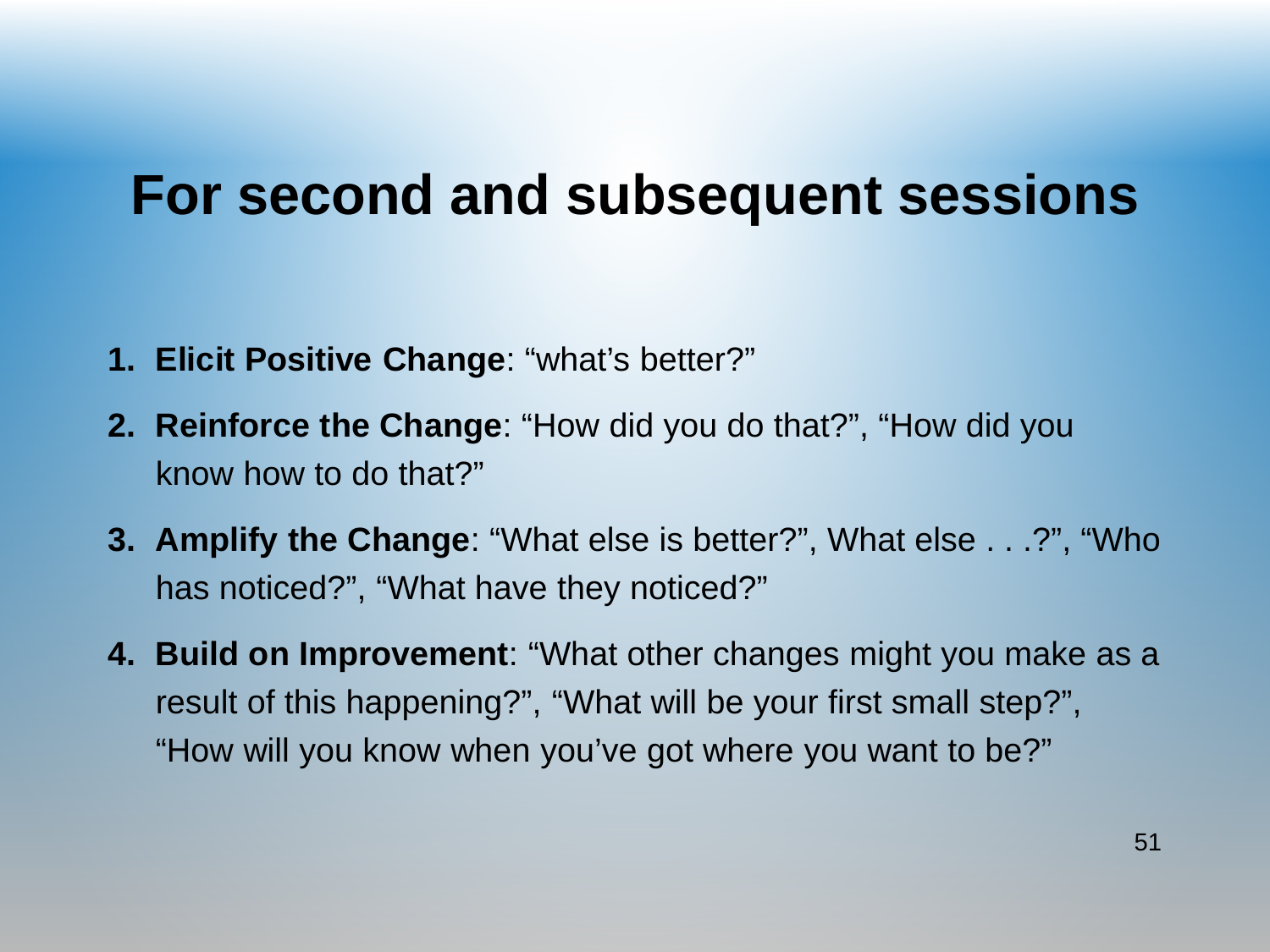### **Supplanting Victim-Survivor-Thriver on the 1 – 10 progress scale**

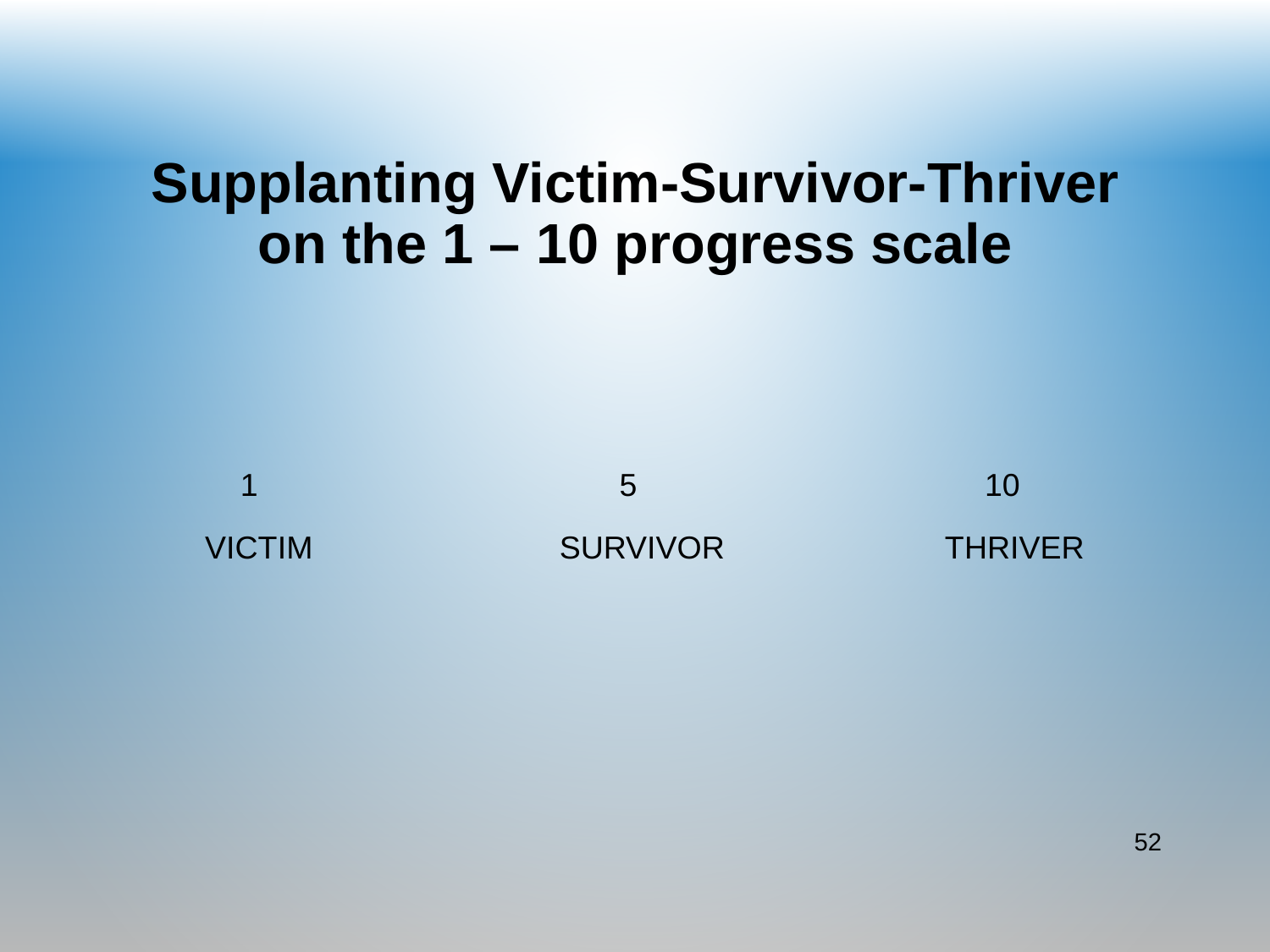### **The 6 fields of severe trauma recovery**

- 1. Triggers
- 2. Flashbacks
- 3. Intrusive thoughts
- 4. 'The lows'
- 5. Sleep disturbance
- 6. Thriving/living life to the full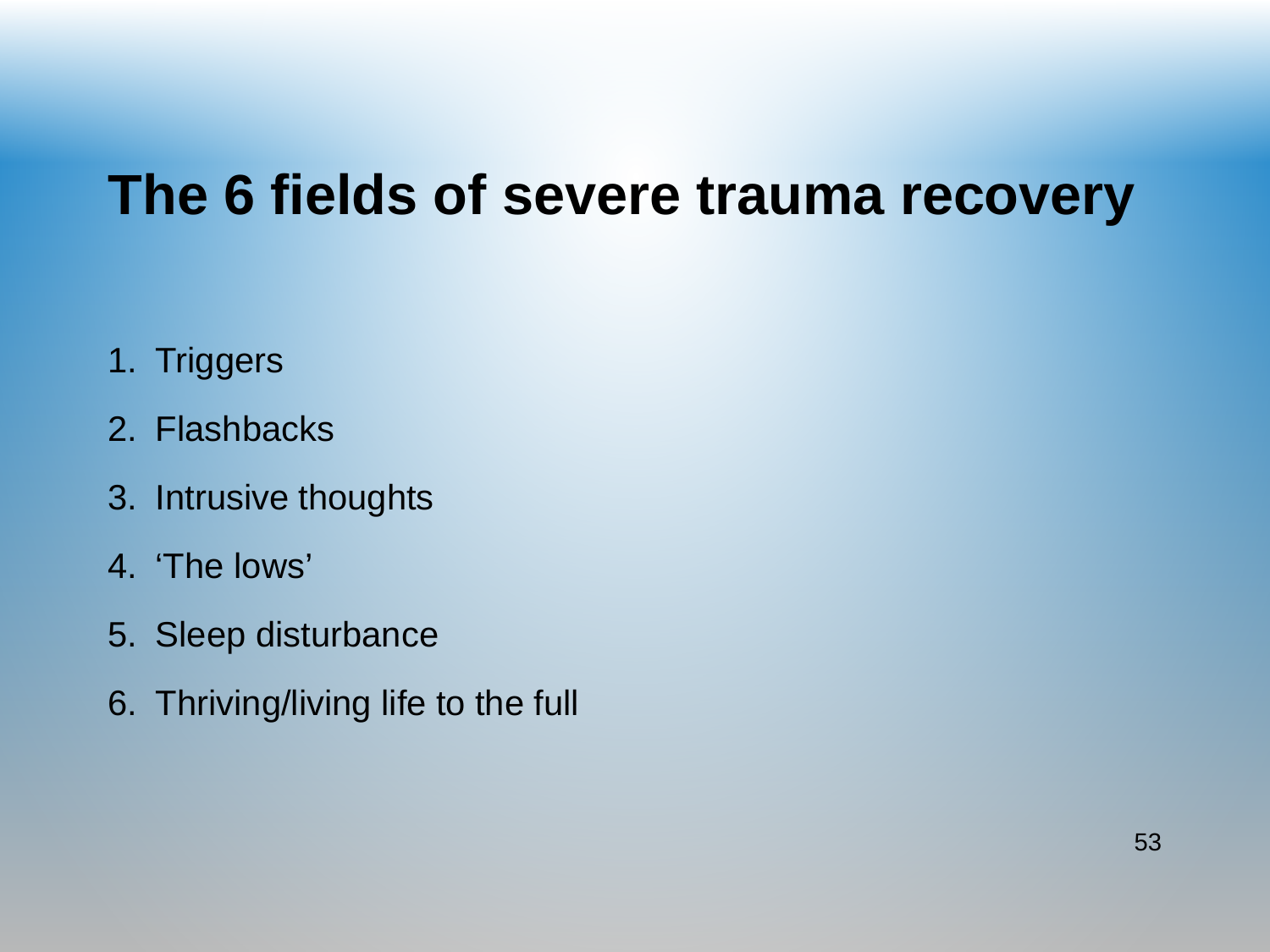#### VICTIM'S WORLD - Small; compact

- SURVIVOR'S WORLD Pushing at the boundaries of their comfort zone
- THRIVER'S WORLD The sky is the limit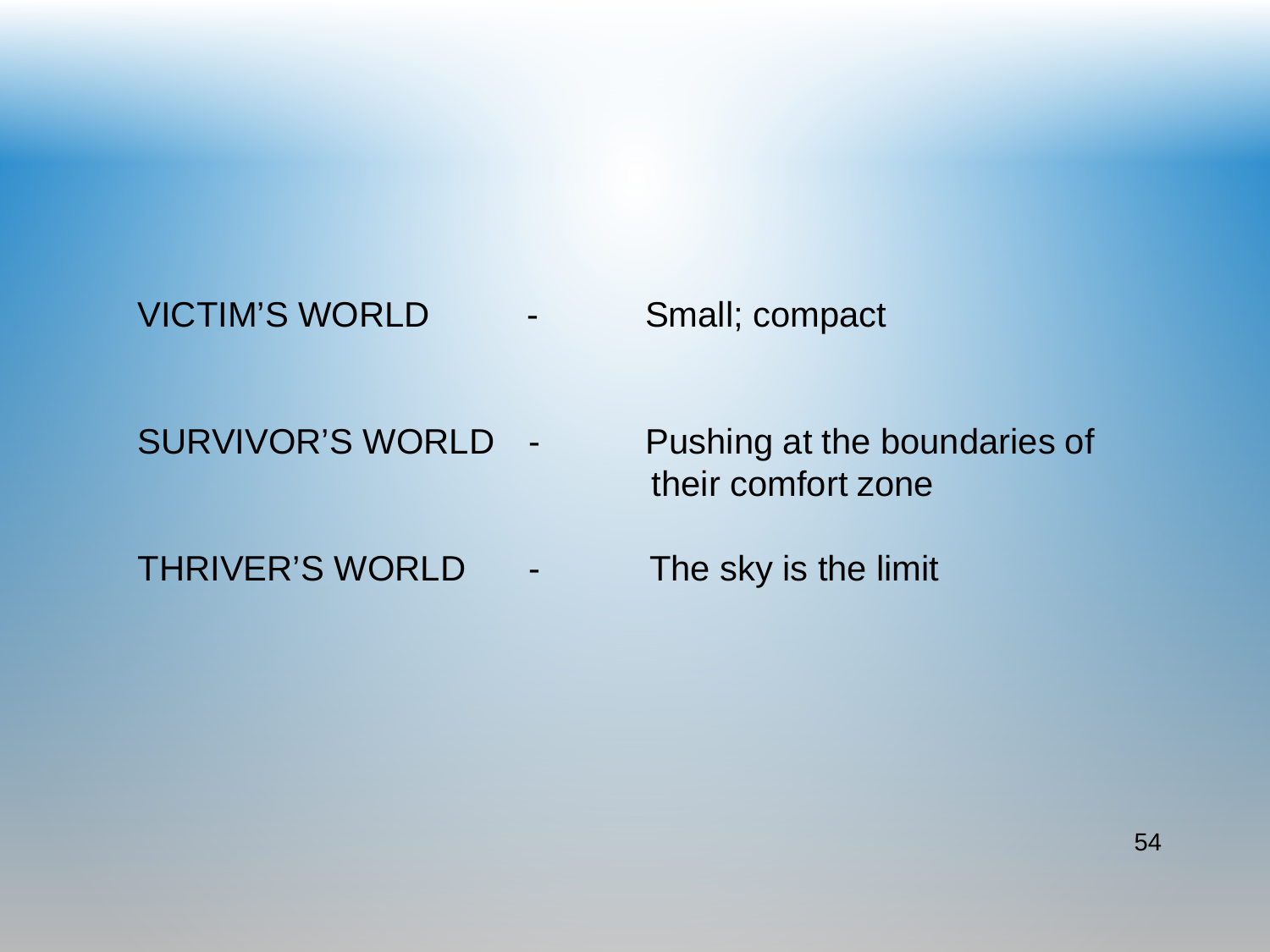### **Remembering . . .**

" . . . only what is necessary in order to heal and feel relief; conducted in a manner that maximises the client's sense of comfort, security and control, while retrieving and resolving memories of the abuse, neglect and/or trauma".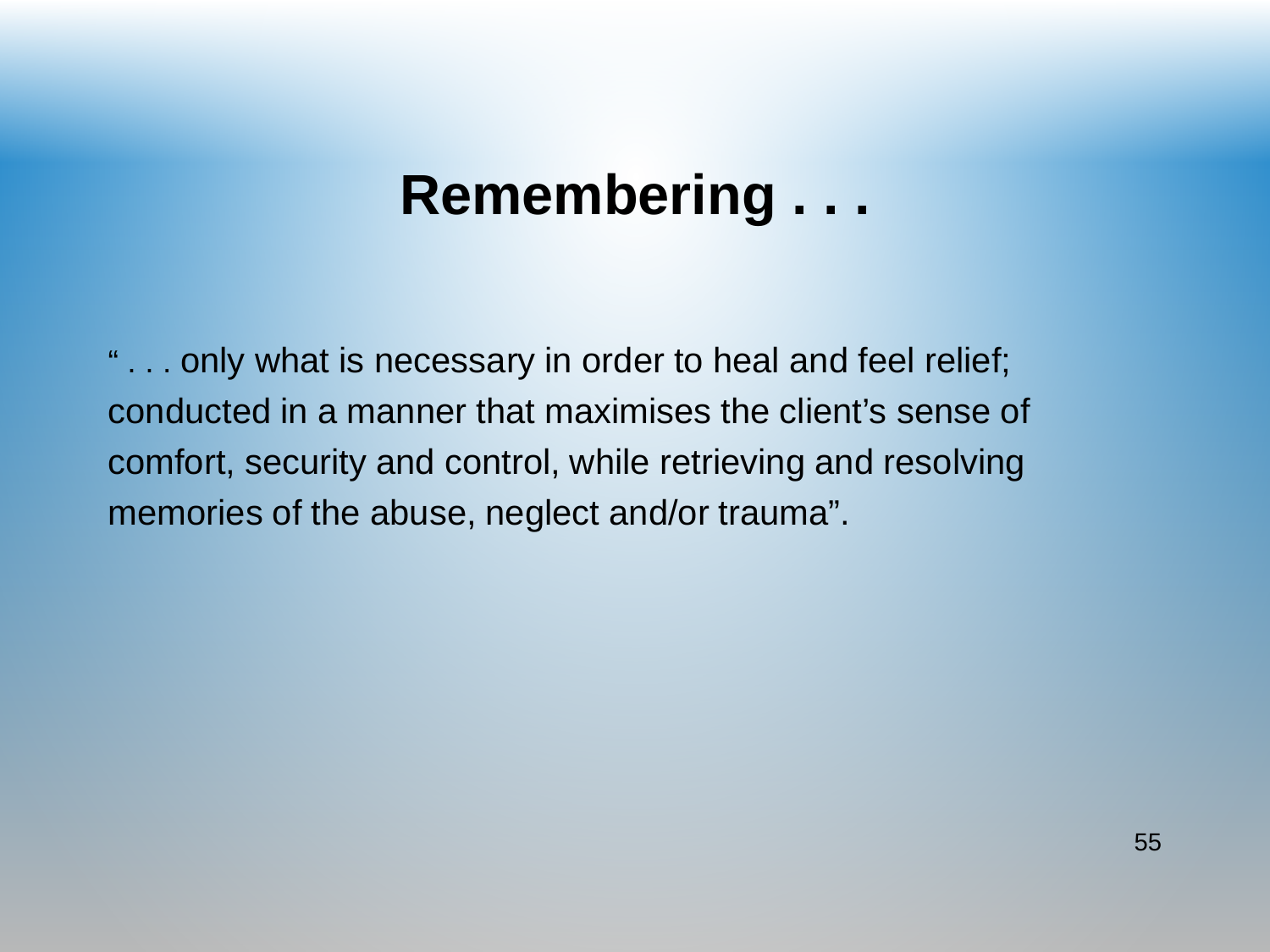### **References**

Allender, Dan (1991) *The Wounded Heart: Hope for Adult Victims of Child Sexual Abuse.*

Bradshaw, C W R (1988) *Healing the Shame that Binds You. HCI*

Dolan, Yvonne (1998) *Beyond Survival: Living Well is the Best Revenge. BT Press.*

Henden, J (2017) *What it Takes to Thrive: techniques for severe trauma recovery.* World Scientific Publishing

Henden, J. (2017) *Preventing Suicide: the solution focused approach.* 2nd ed. Wiley-Blackwell

LeDoux, Joseph (2010) *Joseph LeDoux on the Emotional Brain.* YouTube, 4.23 minutes

LeDoux, Joseph (2011) *Our Emotional Brains.* 2011 Copernicus lecture. YouTube, 16.36 minutes 56